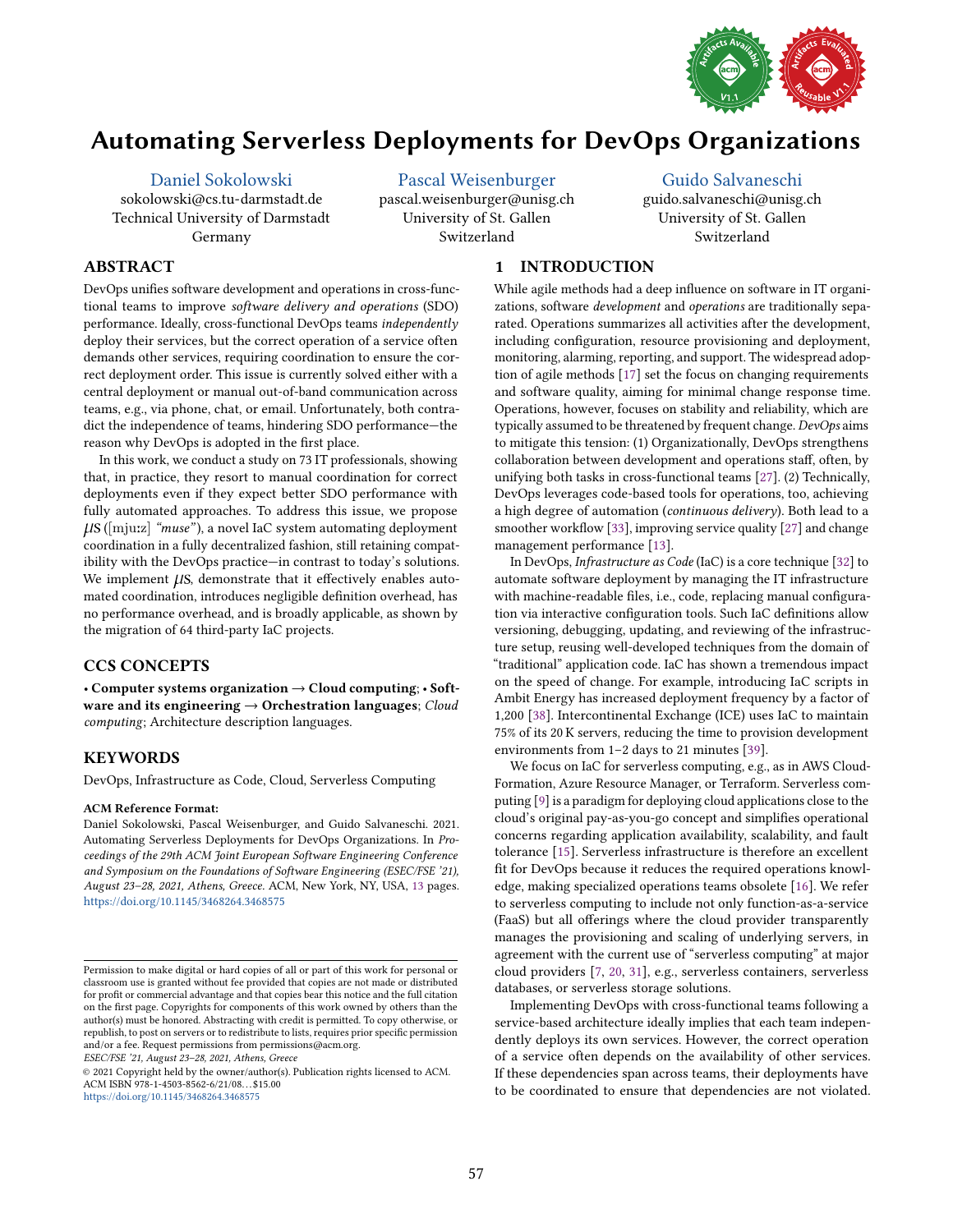Unfortunately, existing IaC solutions to orchestrate multiple deployments (e.g., AWS CloudFormation, StackSet, or Sceptre) are centralized and cannot ensure that dependencies between services in deployments of different teams are satisfied. Hence-as we show in this paper-such dependencies require *manual* coordination of deployments, i.e., teams have to communicate out-of-band to ensure the correct deployment order, e.g., via phone, chat, or email. This approach is problematic because it (1) slows down software evolution [\[13,](#page-11-3) [27\]](#page-11-1) and (2) is error-prone because of potential miscommunication between teams [\[33\]](#page-11-2). This also applies to approaches from academia, where work so far either focuses on centralization (cf. Section [10.1,](#page-9-0) [10.2,](#page-10-0) and [10.4\)](#page-10-1), which counteracts the decoupling of the teams, or does not provide executable descriptions of the infrastructure (cf. Section [10.2](#page-10-0) and [10.3\)](#page-10-2), which hinders automation. Beyond previous work, we strive to provide decentralized and automated management for dependencies among deployments.

In this paper, we conduct an empirical, cross-sectional, online questionnaire survey on 73 IT professionals, highlighting the issue of manual coordination and showing the need for better automation in DevOps. We close this gap by proposing  $\mu$ S ([mju:z] "muse"), a novel IaC system.  $\mu$ S fully automates deployment coordination in a decentralized fashion, enabling teams to execute their deployments independently and asynchronously with no need for manual coordination between teams.  $\mu$ S deployments decentrally ensure that services are only deployed when their dependencies are available and undeployed otherwise. We show that  $\mu$ S effectively automates the deployment coordination for a representative service-based application on AWS, we run benchmarks indicating no performance overhead compared to industrial-strength competitors, and we port 64 third-party projects to  $\mu$ S. In summary:

- We survey 73 IT professionals showing that application dependencies are very common and that, in practice, developers resort to manual coordination for correct deployments.
- $\bullet$  We design  $\mu$ S, an IaC approach that ensures correct deployment across teams with neither centralization nor manual coordination, ensuring safe deployments in DevOps organizations.
- $\bullet$  We implement  $\mu$ S as an IaC language and novel continuous deployment runtime by extending the Pulumi SDK.
- We evaluate  $\mu$ S, showing that it is effective in coordinating decentralized deployments, it is efficient, and it is easily applicable.

#### <span id="page-1-3"></span>2 THE DEPLOYMENT COORDINATION ISSUE

To better understand the issues related to deployment coordination, we conducted a cross-sectional, self-administered, online questionnaire survey with 73 IT professionals $^1$  $^1$  about software dependencies and deployment order at their organization. The raw data and a technical report with its full description and results, including the adherence to the survey standards of the ACM SIGSOFT community [\[1\]](#page-11-13), are publicly available [\[45\]](#page-11-14) under CC BY 4.0.

The respondents have various professional experience levels (Figure [1d\)](#page-1-0). They were reached through snowball sampling [\[23\]](#page-11-15) in the authors' personal network (90%) and via social media (10%). Their companies cover a broad spectrum of sizes (Figure [1e\)](#page-1-0) and sectors (Figure [1a\)](#page-1-0). Most participants have development or operations

ESEC/FSE '21, August 23–28, 2021, Athens, Greece Daniel Sokolowski, Pascal Weisenburger, and Guido Salvaneschi

<span id="page-1-0"></span>

Figure 1: Survey demographics and SDO performance.

tasks and are located in Europe (Figures [1b](#page-1-0) and [1c\)](#page-1-0). Albeit, our data does not indicate significantly different responses in other regions.<sup>[2](#page-0-0)</sup>

We measure the companies' software delivery and operational (SDO) performance with an instrument by Forsgren et al. [\[19\]](#page-11-17), showing how well the DevOps goals are achieved. It comprises (1) deployment frequency, (2) lead time for changes (delay between development and production), (3) time to restore service on failure, and (4) change fail rate. Our results for these questions are in Figures [1g](#page-1-0) to [1j.](#page-1-0) Forsgren et al. found that the metrics correlate and form four clusters (low, medium, high, and elite). In Figure [1f,](#page-1-0) we apply this clustering to our respondents' companies using minimal euclidean distance, mainly having medium and high SDO performance (71%). Our study leads to the following research insights.

<span id="page-1-2"></span>RI1: Most applications depend on other applications. Only 16% of the participants' primary applications do not require another application for their correct operation, while 2-5 dependencies are common (42%). 19% depend on more than 10 other applications (Figure [2a\)](#page-2-0). Dependencies among applications are very common.

<span id="page-1-1"></span>RI2: Dependencies between applications constrain the order of their deployment. Only 12% of the participants state that dependencies do not constrain the deployment order, while 21% answer that they do; the answers in between (67%) mean that some dependencies imply a deployment order (Figure [2b\)](#page-2-0). The likelihood of such deployment order has a significant negative correlation<sup>[6](#page-0-0)</sup>

 $1$ Assuming 55.3 million IT professionals worldwide [\[24\]](#page-11-16) and a confidence interval of 95% entails an error margin of 11%.

<sup>&</sup>lt;sup>2</sup>Using Kruskal-Wallis test with posthoc Wilcoxon signed-rank test with  $\alpha = 5\%$ . <sup>3</sup>Product Manager (8%), Manager (4%), Consultant, Coach or Trainer (4%), Information Security (3%), C-level Executive (1%), Release Engineering (1%), Other (1%).

<sup>4</sup> Industrials & Manifacturing (7%), Retail/Consumer/e-Commerce (5%), Telecommunications (4%), Media/Entertainment (3%), Non-profit (3%), Healthcare & Pharmaceuticals (1%), Government (1%), Energy (1%).

 $^5$ Africa (1%), Oceania (1%), South America (1%).

<sup>&</sup>lt;sup>6</sup>Using both Kendall and Spearman rank correlation coefficients with  $\alpha = 5\%$ .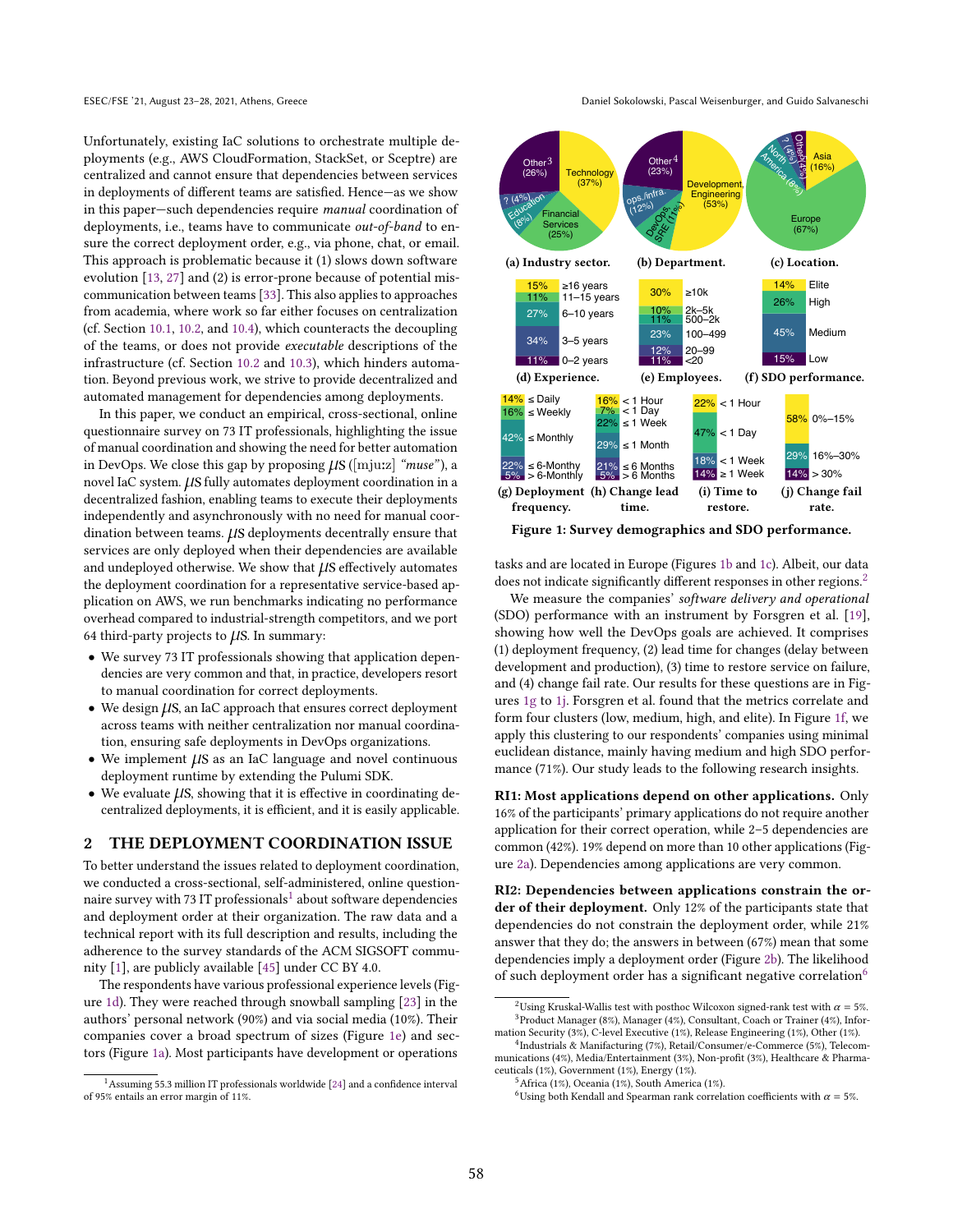<span id="page-2-0"></span>

Figure 2: State of dependencies and deployment order.

<span id="page-2-1"></span>

Figure 3: Assumed SDO performance compared to no coordination (3: similar, <3: worse, >3: better). Jitter added to the data points for better visualization on the discrete scales.

with the company's SDO performance, i.e., dependencies less often constrain deployment order in more developed DevOps organizations. This correlation is not significant for the order of undeployment, which is less likely to be constrained by dependencies. Still, the responses for deployment and undeployment have a significant positive correlation.<sup>[6](#page-0-0)</sup> In summary, our survey indicates that, in practice, dependencies constrain deployment order-even though this contradicts the widespread goal of idealistic loose coupling as promoted by, e.g., service-based architectures [\[18\]](#page-11-18).

<span id="page-2-2"></span>RI3: Deployments across teams need manual coordination. 70% of the participants rely on manual coordination to ensure the correct deployment order across teams (Figure [2c\)](#page-2-0). 32% do not support the deployment coordination with automation at all. The more respondents rely on manual coordination, the stronger they agree that dependencies constrain the deployment order in [RI2.](#page-1-1)<sup>[6](#page-0-0)</sup>

<span id="page-2-3"></span>RI4: IT professionals think that automated coordination has better SDO performance than manual coordination. For each SDO performance metric, we asked separately for automated and for manual coordination, whether they are likely to be similar  $(=3)$ , better (>3), or worse (<3) compared to a scenario with no required coordination (Figures [3a](#page-2-1) to [3d\)](#page-2-1). In Figure [3a,](#page-2-1) as an example, a data point (3, 3) means that both coordination methods lead to similarly frequent deployments, and a point (2, 4) means that manual coordination has less frequent deployments and automated coordination has more frequent ones. The majority of participants believe that automated coordination has similar or better SDO performance than manual coordination, i.e., most data points are above the diagonal. The sum of the differences between the scores for automated and manual coordination over the four SDO metrics yields the total difference in [−16, 16] for each participant (Figure [3e\)](#page-2-1), showing that

<span id="page-2-4"></span>

Figure 4: Components and functional dependencies of the TeaStore. Every service is managed by a dedicated team.

79% assume better SDO performance with automated coordination (>0) and only 8% assume worse SDO performance (<0).

Our survey confirms that applications depend on each other [\(RI1\)](#page-1-2), often constraining their deployment order [\(RI2\)](#page-1-1). In most cases, manual coordination is used to ensure the correct deployment order across teams [\(RI3\)](#page-2-2)-even though IT professionals assume better SDO performance with automated coordination solutions [\(RI4\)](#page-2-3). These results indicate the need to automate the deployment coordination among teams, which we address in the following section.

# <span id="page-2-5"></span>3 DEPLOYMENT COORDINATION IN DEVOPS

To illustrate deployment coordination techniques for DevOps organizations, we consider the TeaStore application [\[53\]](#page-12-1), a case study on online retailing for benchmarking and modeling service software that we use as a running example throughout the paper. TeaStore is a representative case study according to [RI1](#page-1-2)-RI4 (cf. Section [2\)](#page-1-3). TeaStore consists of six services (Figure [4\)](#page-2-4): (1) WebUI is publicly accessed through a Load Balancer, (2) Image hosts images, (3) Auth handles authentication, (4) Recommender provides product recommendations, (5) Persistence is the storage backend for all services backed by a Database (DB), (6) Registry lists all service instances for load balancing. All components reside in a single virtual private cloud (VPC). They run as serverless container services (as offered, e.g., by AWS Fargate [\[6\]](#page-11-19)) within the same container cluster and the DB is serverless, too (as offered, e.g., by AWS RDS [\[4\]](#page-11-20)).

TeaCorp, TeaStore's company, adopts DevOps: each service in Figure [4](#page-2-4) is developed and operated by a dedicated team managing the service's infrastructure and deployment. Also, the WebUI team manages the load balancer, the Persistence team its service's DB, and the Registry team maintains the shared VPC and cluster.

#### 3.1 Dependencies and Coordination

The arrows in Figure [4](#page-2-4) are dependencies between services, e.g., Persistence depends on DB and Registry. Apart from Registry, every TeaStore service requires two to five (in case of WebUI) other applications for its correct operation-a common case [\(RI1\)](#page-1-2). Dependencies between services constrain their deployment order [\(RI2\)](#page-1-1) because each service requires that its dependencies are satisfied for correct operation. For instance, before Persistence is deployed, DB and Registry must be up and running. Symmetrically, DB and Registry should not be undeployed before Persistence. Such dependencies are not limited to services but may refer to any infrastructure entity, e.g., Persistence also depends on the cluster. Ensuring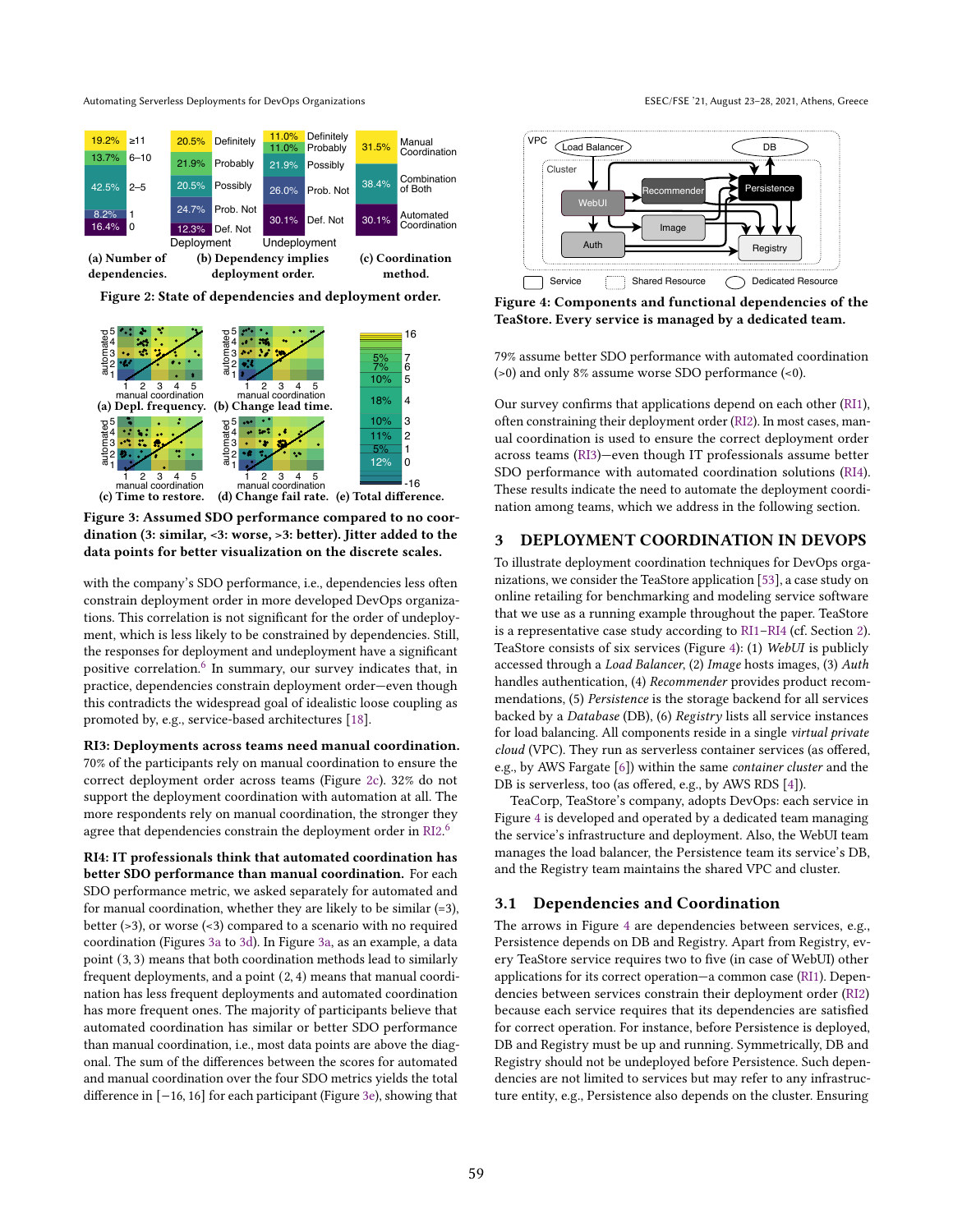that a service is only deployed when its dependencies are satisfied requires deployment coordination, as we discuss next.

Manual Coordination. Most commonly, deployments are coordinated manually [\(RI3\)](#page-2-2). Current IaC solutions provide limited support for this approach: each team independently maintains a script for deploying its services without any guarantee that dependencies are satisfied across teams (Section [10.4\)](#page-10-1). As a result, the teams in TeaCorp manually coordinate tasks and have to communicate synchronously, e.g., via chat or phone, to plan the deployment together. More advanced IaC solutions still do not fully solve this issue. For example, with Pulumi stack references [\[37\]](#page-11-21), a TeaCorp team can give other teams access to its deployment state, ensuring that a service is only deployed when its dependencies to other teams' deployments are met. Yet, this guarantee is not provided for the undeployment order of services, potentially leaving the system in an inconsistent state. Also, teams still have to manually coordinate their operations to deploy and undeploy in a correct order. Manual coordination contradicts DevOps's aim of a high degree of automation. It is error-prone, inflexible, time-consuming, and, thus, likely to reduce the organization's SDO performance.

Automated Coordination. Automated coordination promises better SDO performance [\(RI4\)](#page-2-3). Yet, existing automated deployment solutions, e.g., AWS CloudFormation, AWS CDK, Terraform or Pulumi, are centralized (Section [10.4\)](#page-10-1): all teams delegate the deployment of their services to a single operations team which ensures that dependencies are satisfied without manual communication. To apply this methodology to TeaStore, a central operations team should maintain the infrastructure for all other teams, i.e., the whole company, ensuring correct deployment and undeployment order. Unfortunately, such a centralized solution separates development and operations, contradicting the "you build it, you run it" principle of DevOps. It is likely to reduce the SDO performance, as communication across teams is required for (1) all changes and (2) application improvements based on operational insights.

#### 3.2 *US:* Automated Coordination for DevOps

We propose  $\mu$ S, which solves the deployment issue for DevOps organizations by decentralizing the automated deployment coordination. With  $\mu$ S, teams independently specify their deployments in the  $\mu s_\ell$  language—similar to what they may do today with, e.g., AWS CDK or Pulumi. In contrast to these solutions, however,  $\mu$ S provides a mechanism to satisfy dependencies across deployments without manual coordination. In  $\mu S_\ell$ , developers define a wish from another deployment and deploy their services dependent on its satisfaction. For example, in TeaCorp, the Auth team defines wishes for Registry and Persistence and lets its service depend on them so that the Auth service is only deployed when the wishes are satisfied. The Registry and Persistence teams satisfy these wishes by defining a corresponding offer in their deployments.

To automate deployment coordination, the execution of each team's deployment is a continuously running process of the  $\mu$ S runtime and not-as common today-a one-off task. The deployments communicate and ensure that services depending on wishes are only deployed when the wishes are satisfied by corresponding offers. For example, the Auth team's deployment automatically deploys its service when the offers from Registry and Persistence are

available. Further, when an offer is withdrawn and a wish becomes unsatisfied,  $\mu$ S ensures that the Auth service is undeployed first.

Our solution guarantees the correct deployment and undeployment order for dependencies across deployments of different teams without introducing a central authority nor requiring manual coordination. Thus,  $\mu$ S enables safe deployments in DevOps organizations with cross-functional teams.

# 4 DEPLOYMENT DEFINITIONS

We now present  $\mu s_\ell, \mu s'$  definition language for deployments.

# 4.1 Deployment Graphs

A deployment graph is a directed acyclic graph (DAG) where nodes  $r$ are resources, i.e., infrastructure entities like containerized services, load balancers, or network security policies. Arcs  $(r, r')$  represent dependencies between resources, describing requires or hosted-by relationships. Dependencies are transitive and constrain the deployment order, i.e., for each arc, the target  $r'$  is deployed before the source  $r$ . For instance, if a container depends on a cluster, the cluster is deployed before the container and the container is undeployed before the cluster. To ensure that the deployment order is decidable, the deployment graph must be acyclic.

Crucially,  $\mu$ S safely connects independent deployment graphs by inter-deployment dependencies, i.e., arcs between nodes in different deployment graphs. These arcs specify dependency and, thus, deployment order between resources in independent deployments. An inter-deployment dependency is set up through an offer and a wish resource. An offer in the deployment graph allows another deployment graph, the beneficiary, to depend on it. The beneficiary defines a wish referencing the offer to introduce the inter-deployment dependency. Like all resources, offers and wishes can be connected to additional resources in their deployment graphs, enabling transitive dependencies among resources across separate deployments. To retain the decidability of the deployment order, inter-deployment dependencies may not introduce cyclic dependencies.

For example, at TeaCorp, each team maintains a separate deployment graph, modeling the team's resources and dependencies. Figure [5](#page-4-0) shows the Auth team's deployment graph with all resources required to run the Auth service. The resources depend on three other deployments, expressed by the wishes cluster, service and vpc from Registry, service from Persistence, and securityGroup from WebUI. Lastly, the Auth deployment allows other deployments' resources to depend on its offers; securityGroup for Persistence and Registry, and service for WebUI. The combination of all deployment graphs through inter-deployment dependencies forms the global deployment graph, which can be used for global reasoning. However, such a central view is never reified at TeaCorp as it would require centralized access to the deployment graphs of all teams.

# 4.2 Deployment Definitions in  $\mu S_{\ell}$

 $\mu s_f$  enables developers to define deployment graphs in *deployment* definitions. They describe the topology of the graph and the configuration of its resources.  $\mu s_\ell$  uses TypeScript as a host language, retaining all TypeScript features, including OOP abstractions like classes and inheritance. Further, it extends Pulumi, achieving full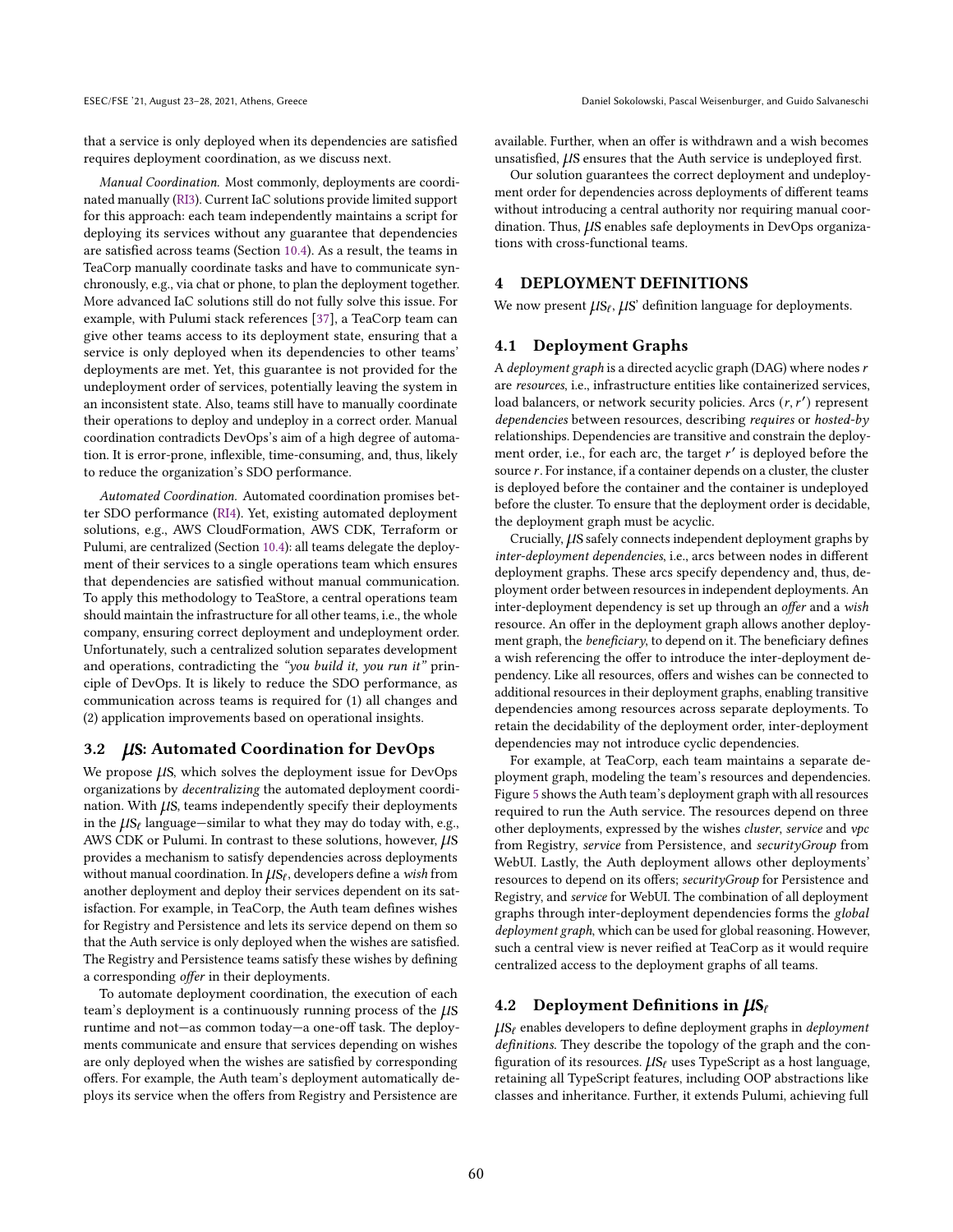<span id="page-4-0"></span>

Figure 5: The Auth team's deployment graph.

<span id="page-4-12"></span>

Figure 6: Simplified developer view on Figure [5.](#page-4-0)

compatibility with existing Pulumi TypeScript projects. Listing [1](#page-4-1) shows the Auth team's deployment definition for Figure [5.](#page-4-0)

In  $\mu$ S $_{\ell}$ , resources are objects inheriting from Resource. Instantiating Resource creates a node  $r$  in the deployment graph, e.g., Lines  $1.7$ and [1.8](#page-4-3) instantiate a resource since SecurityGroup inherits from Resource. Referencing another resource  $r'$  from a resource  $r$  defines a dependency, hence, an arc  $(r, r')$  in the deployment graph. There are two ways to establish such dependencies. First, dependencies can be defined using dependsOn, e.g., the Auth service (Lines [1.15](#page-4-4) to [1.28\)](#page-4-5) requires the Persistence service (Line [1.28\)](#page-4-5). Second, resources can declare input and output values: using a resource or its output as another resource's input defines a dependency. Inputs are configuration values used when instantiating a resource, e.g., in Line [1.8,](#page-4-3) the security group is configured with its VPC and an egress rule. Outputs are values resulting from the deployment and are accessible via object properties (e.g., a security group's id in Line [1.10\)](#page-4-6) or getter methods (e.g., VPC's private subnets' ids in Line [1.17\)](#page-4-7). For instance, the Auth service also depends on a cluster (Line [1.16\)](#page-4-8), the VPC (Line [1.17\)](#page-4-7), the Registry service (Lines [1.24](#page-4-9) and [1.25\)](#page-4-10), and the security group (Line [1.27\)](#page-4-11).

Inheritance enables reuse and refinement of resource definitions. Inherited definitions simplify the developer view on the deployment graph because parts of it are implicitly defined in the superclass. Hence, inheritance can be used to collapse a region of the graph into a node, hiding the dependencies within the region. For example, the deployment graph in Figure [5](#page-4-0) is simplified to the developer view in Figure [6](#page-4-12) (described in Listing [1\)](#page-4-1) because Remote, SecurityGroup and FargateSevice inherit from superclasses: (1) the vpc and the four subnets are collapsed to registry.vpc and (2) nine resources (policies, roles, repository, logging group, and task definition) are collapsed to FargateTaskDefinition.

## 4.3 Connecting Deployment Definitions

To define inter-deployment dependencies using offers and wishes,  $\mu s_f$  deployment definitions reference remote deployment defini-tions as remote objects (cf. instances of Remote in Lines [1.3](#page-4-13) to [1.5\)](#page-4-14). The

#### <span id="page-4-15"></span><span id="page-4-1"></span>Listing 1: The Auth team's  $\mu S_\ell$  deployment definition.

```
1.1 interface RegistryWishes { vpc: Vpc, cluster: Cluster,
 1.2 svc: { host: string, port: number } }
 1.3 const reg = new Remote<RegistryWishes>(registryKey);
 1.4 const persistence = new Remote<{ svc: void }>(persistncKey);
 1.5 const webui = new Remote<{ secG: SecurityGroup }>(webuiKey);
 1.6
 7 const securityGroup = new SecurityGroup<sup>7</sup> ('auth', {
1.8 vpc: reg.wishes.vpc, egress: [anywhereViaTcp] });
7</sup>('webui-inbound', {
1.10 location: { sourceSecurityGroupId: webui.wishes.secG.id },
1.11 ports: new TcpPorts(8080)});
1.12 [reg, persistence].foreach(remote =>
1.13 new Offer(remote, 'securityGroup', securityGroup));
1.14
7</sup>('auth', {
1.16 cluster: reg.wishes.cluster,
1.17 subnets: reg.wishes.vpc.getSubnetsIds('private'),
1.18 taskDefinitionArgs: { container: {
1.23 environment: [
1.24 { name: 'REG_HOST', value: reg.wishes.svc.host },
8</sup> }
1.26 ] } },
1.27 securityGroups: [securityGroup],
1.28 }, { dependsOn: [persistence.wishes.svc] });
   new Offer(webui, 'service', undefined, { dependsOn: auth });
```
#### <span id="page-4-21"></span><span id="page-4-18"></span><span id="page-4-11"></span><span id="page-4-10"></span><span id="page-4-9"></span><span id="page-4-8"></span><span id="page-4-7"></span><span id="page-4-5"></span><span id="page-4-4"></span>Listing 2: The Registry team's **svc** offer to the Auth team.

|  | 2.1 new Offer(auth, 'svc', {            host: regHost, port: regPort        }, |  |  |  |
|--|--------------------------------------------------------------------------------|--|--|--|
|  | 2.2 { dependsOn: registry });                                                  |  |  |  |

remote objects in the Auth team's deployment definition connect to Registry, Persistence, and WebUI.

The type parameter of a remote object defines wishes towards remote deployment definitions, mapping the names of the expected offers to their expected value types. For instance, Auth defines three wishes (vpc, cluster, and svc in Lines [1.1](#page-4-15) and [1.2\)](#page-4-16) from Registry (Line [1.3\)](#page-4-13), an empty svc wish from Persistence (Line [1.4\)](#page-4-17), and a security group secG from WebUI (Line [1.5\)](#page-4-14).

Developers can access the wishes satisfied by an offer of a remote deployment via the wishes property of the remote object, which maps the wish name to the wish resource, i.e., the resource that fulfills the wish. A wish resource is a proxy to the values provided by an offer in the remote deployment definition. A wish's type may refer to a resource, e.g., in Line [1.8](#page-4-3) vpc is a VPC resource. For other object types, the wish resource has a correspondingly typed output property per field, e.g., host and port of Registry's svc offer (Lines [1.24](#page-4-9) and [1.25\)](#page-4-10). For other types, the wish resource provides the typed value as value or, in case of type void, has no output property, like for Persistence's svc offer (Line [1.28\)](#page-4-5).

Offers to remote deployments are instances of Offer. They are configured with the beneficiary's remote object, a unique name among the offers to that remote deployment, and by the content to be offered. In Line [1.29,](#page-4-18) an empty offer depending on the Auth

 $^7$ AWS resource interfaces presented as reused in our  $\mu$ S $_{\ell}$  implementation from Pulumi. Arguably better alternative typing would be possible.

<sup>8</sup>`\${...}` used to convert Output<number> to expected Input<string>.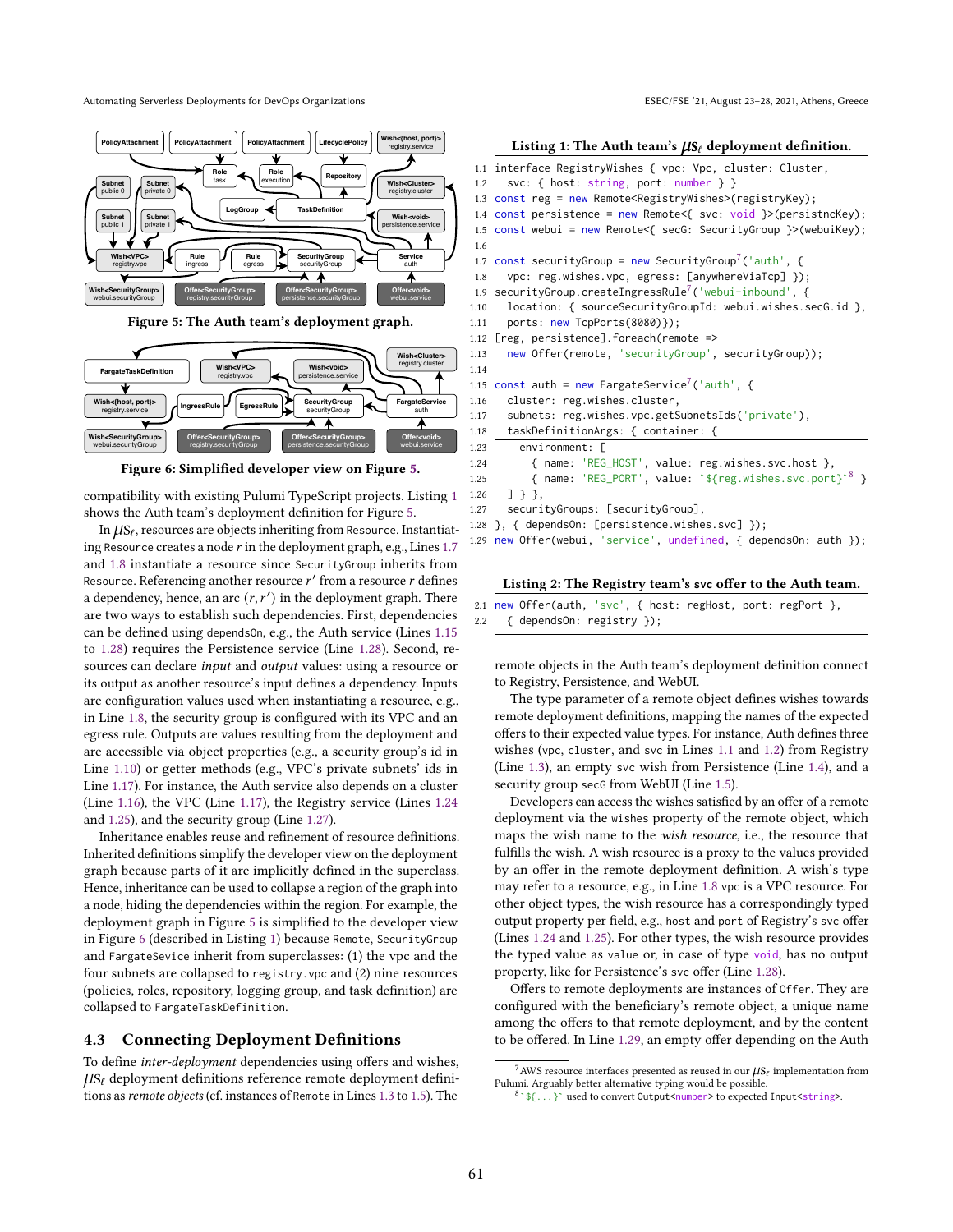ESEC/FSE '21, August 23–28, 2021, Athens, Greece Daniel Sokolowski, Pascal Weisenburger, and Guido Salvaneschi

service is offered to WebUI as service. Lines [1.12](#page-4-19) and [1.13](#page-4-20) provide the security group as separate securityGroup offers to Registry and Persistence. Listing [2](#page-4-21) shows the Registry team's svc offer of an object with host and port, depending on the Registry service.

## <span id="page-5-4"></span>4.4 Deployment Compatibility

A wish is satisfiable if it corresponds to an offer across separate deployment definitions. If a resource depends on an unsatisfiable wish, it is not deployed-like if it was not defined at all. As unsatisfiable wishes threaten availability,  $\mu$ S allows checking the compatibility with connected deployments before the deployment is executed, i.e., whether all wishes are satisfiable by the connected deployments.

To check compatibility,  $\mu$ S generates offer excerpts for each remote object in a deployment definition. An excerpt describes all offers for a particular remote with their types. These excerpts can then be used to validate the wishes in the remote deployment definition, checking that all wished offers exist and that their types are subtypes of the wished type.

## 5 DEPLOYMENT EXECUTION

A deployment is a process of the  $\mu$ S runtime and is configured by a  $\mu$ S<sub>ℓ</sub> deployment definition. The deployment iteratively runs through three phases (Figure [7\)](#page-5-0) as described in the following. Each deployment can be connected to arbitrary remote deployments, constituting a distributed system.

#### <span id="page-5-1"></span>5.1 Configuration Phase

Each  $\mu s_f$  deployment definition is executed in the *interpreter* of its own LIS deployment runtime during the configuration phase (Figure [7a\)](#page-5-0). The interpreter receives the deployment definition and the offers to the deployment as input from remote deployments, and generates the target state, i.e., the targeted deployment graph, plus the resource configurations. For each resource, the configuration comprises only simple values and output values of resources on which it directly depends. Upon deploying the resource, such output values are available because the dependency implies that the resources associated with the output values are already deployed.

Wish resources are configured by the provided values of the corresponding offers. If a wish is unsatisfied, i.e., the corresponding offer is not deployed, all resources (transitively) depending on the unsatisfied wish are removed from the deployment graph, ensuring that they are not in the target state and, thus, not deployed.

#### <span id="page-5-2"></span>5.2 Deployment Phase

In the deployment phase, the driver updates the infrastructure based on the target state and the current state (Figure [7b\)](#page-5-0). The current state is the deployment graph of the currently deployed resources. It also contains the resource configurations, but they are fully resolved to values-in contrast to the target state. The current state is initially empty, and the driver updates it according to the performed operations. It is saved in persistent storage from where it is read in consecutive runs to initialize the current state.

Operations on Resources. The driver implements CRUD operations (create, read, update, delete) for all supported resources. Reading a resource accesses its configuration from the infrastructure

<span id="page-5-0"></span>

Figure 7:  $\mu$ S deployment architecture.

and updates the configuration and the output values in the current state. Creating a resource deploys it in the infrastructure and adds it with its configuration, dependencies, and output values to the current state. Updating a resource updates its configuration in the infrastructure and updates its configuration, dependencies, and output values in the current state. Deleting a resource undeploys it from the infrastructure and removes it with its configuration and dependencies from the current state.

Deployment Algorithm. For deployment, these rules are executed in parallel for all resources: (1) A resource is deleted if it is in the current state but not in the target state and if no resource depends on it. (2) A resource is created if it is in the target state but not in the current state and if all its dependencies are in the current state with the same resource configuration defined in the target state. (3) A resource is updated if it is in both the target state and the current state but with different configurations or dependencies. All its dependencies in the target state must exist in the current state and have the same resource configuration as in the target state.

The driver applies these rules iteratively until the current state and the target state match. Only then all resource outputs are resolved to values in the current state. If the target state is acyclic, termination is guaranteed. At any time, safety is ensured, i.e., a resource is only deployed when all its dependencies are, too.

Wishes and Offers. Wishes and offers are treated like any other resource in the deployment procedure, except there is no entity associated with them in the infrastructure. For wishes, the deployment operations, thus, reduce to the changes in the current state. For offers, on deployment, the offered values are made available to the beneficiary deployment. Future requests of the beneficiary for the offer are answered with these values and, if the beneficiary is currently connected, it is informed about the change. Upon delete of an offer, the beneficiary deployment is informed that the offer is withdrawn, and the removal from the current state is delayed until the beneficiary confirms that none of its deployed resources depend on the offer (anymore).

#### <span id="page-5-3"></span>5.3 Reaction Phase

To enable DevOps, deployments should be started and updated independently, i.e., without (synchronous) coordination among teams. Thereby, it is critical to maintain all dependency constraints across deployments at all time to ensure correct operation. In  $\mu$ S, the reactive engine of the deployment runtime triggers the interpreter and consecutively the driver whenever offers from other deployments change (Figure [7c\)](#page-5-0). Thus, a  $\mu$ S deployment is a long-running service continuously adapting the infrastructure rather than a one-off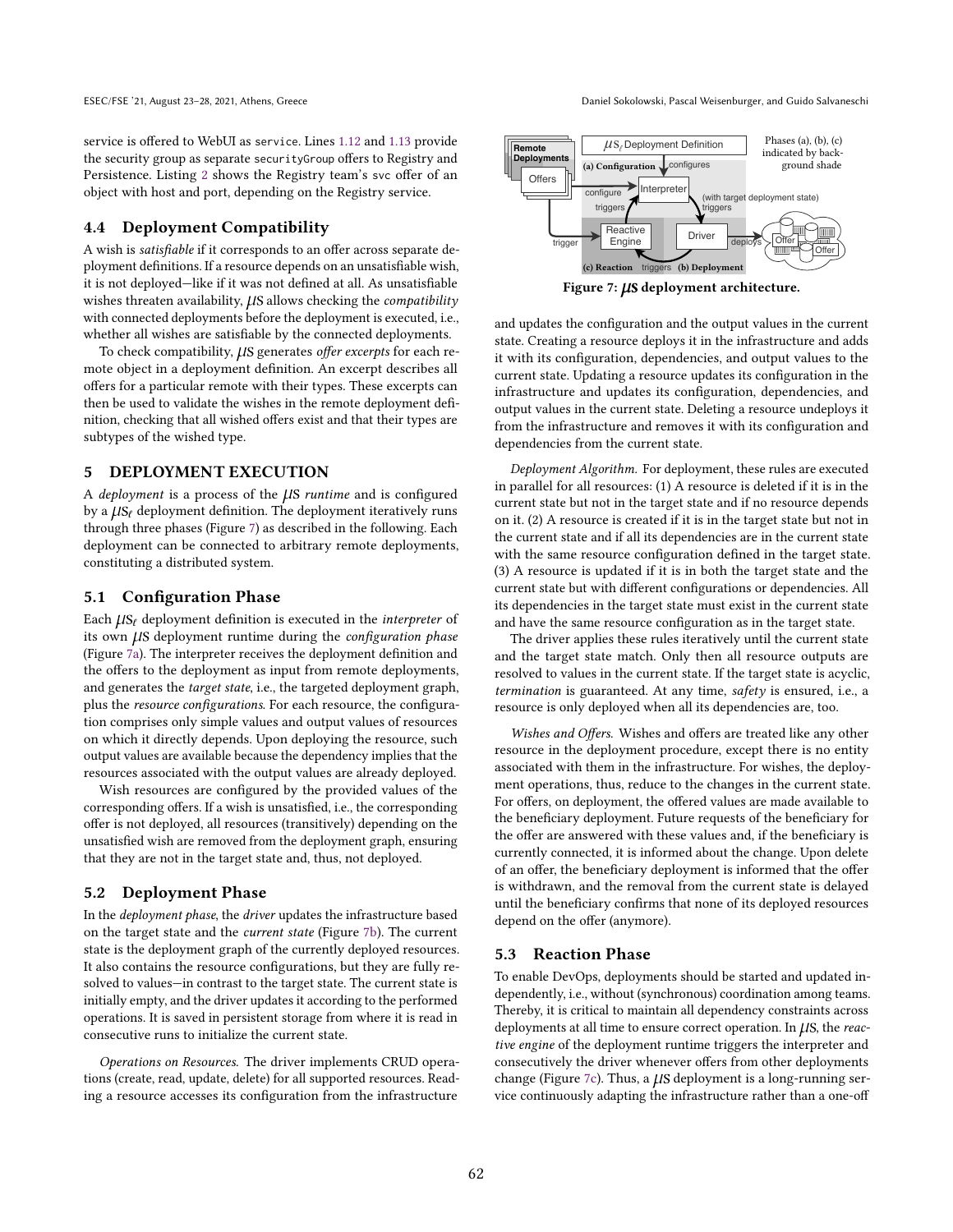<span id="page-6-0"></span>

Figure 8: The Auth team's  $\mu$ S setup at TeaCorp.

task setting up the infrastructure. As a result, in  $\mu$ S, deployments are decoupled and can be started and updated independently.

The  $\mu$ S reactive engine communicates about mutual offers with connected deployments, which may leave and connect at any time. Whenever the state of an offer changes that is associated with a wish in its deployment definition, the re-execution of the deployment is triggered. Then the interpreter generates the new target state, which the driver reaches. For correctness, a single deployment execution takes place at a time. If the reactive engine observes a trigger for re-execution while the deployment is still in the configuration or the deployment phase, the re-execution is delayed to the following reaction phase.

# 5.4 Combining All Three Phases:  $\mu$ S in Action

We are now ready to present how  $\mu$ S can be used in a DevOps organization where deployments-similar to conventional application code-change over time. As programs and their infrastructure evolve, deployment definitions need to be updated. To minimize the impact on the running system, the managed resources should continue operation during the update. Also, the updates of connected deployments should be independent. These requirements are met through rolling updates without pausing connected deployments.

A  $\mu$ S deployment is updated by terminating and restarting it with the new deployment definition. Termination of a deployment does not undeploy its managed resources, but only stops the deployment runtime in a consistent state, i.e., it ensures that the current state correctly describes the infrastructure. For this-if the deployment phase is ongoing-it waits for the completion of the deployment phase. After restart, the deployment continues with the latest current state and the new deployment definition.

Figure [8](#page-6-0) shows the Auth team's setup at TeaCorp.  $\mu$ S executes the Auth team's  $\mu s_f$  deployment definition (cf. Listing [1\)](#page-4-1) as a continuously running service that communicates with the deployments of the other teams to exchange the mutual offers. Initially, and whenever the offer from another deployment changes, the deployment updates the infrastructure. The infrastructure hosts, together with the other teams' infrastructure, the TeaStore. Thanks to  $\mu$ S, the Auth team can safely change its deployment without any synchronous or manual coordination with other teams. The Auth team uses a CI/CD pipeline to automate its deployment updates. When a new version of the deployment definition is completed, its compatibility is checked against the offer excerpts from the other teams. In case of incompatibility (i.e., an unsatisfiable wish), the pipeline is stopped. In rare cases, the pipeline may be resumed manually, e.g., if the Registry team promised a new offer to Auth, but did not update its offer excerpts yet. Otherwise, the Auth team's offer excerpts are

generated from the new deployment definition and updated in the company-wide storage. Finally, the deployment is terminated and restarted with the new deployment definition.

# <span id="page-6-1"></span>6 DISTRIBUTION IN  $\mu$ s

In this section, we discuss aspects that do not impact  $\mu$ S' principles but are relevant in a real-world distributed system.

# 6.1 Availability

Connected  $\mu$ S deployments construct a distributed system where faults can occur anytime.  $\mu$ S has to account for another deployment's (temporary) unavailability because availability cannot be guaranteed. In  $\mu$ S, the unavailability of a deployment does not impact the availability of its deployed infrastructure, e.g., services are not undeployed even when their deployment fails.

The safety protocol (cf. Section [6.3\)](#page-7-0) ensures that resources are only deployed when their dependencies are-also across multiple deployments. On unavailability, if an offer is deployed, the corresponding wish and the resources depending on it are only deployed after the offering and the wishing deployment have reconnected. Vice-versa, the protocol delays the undeployment of an offer until the beneficiary deployment is available again.

#### 6.2 Consistency

Several inconsistencies can arise in a distributed deployment system between the specification and the current state or among replicas.

Deployment Definition vs. Target State. The target state results from interpreting a  $\mu s_\ell$  deployment definition (cf. Section [5.1\)](#page-5-1). It depends on the environment, i.e., the offers from other deployments and possibly other external state and side effects since  $\mu s_\ell$  supports all features of its host language. Thus, multiple executions of a  $\mu s_\ell$ script may result in different target states, as the environment may change. Thus, the consistency of the target state with the deployment definition is only guaranteed at generation time.

Current State vs. Remote View on Offers. In  $\mu$ S, we ensure eventual consistency between each deployment's state and remote deployment's view on the deployed offers: The reactive engine triggers the re-execution whenever the environment changes. By default, µs considers changes of offers. If developers use other environmental elements in a deployment definition, e.g., external state, they have to inform the reactive engine whenever there is a change.

Current State vs. Infrastructure. Generally, the infrastructure might drift over time, i.e., become inconsistent with the current state, e.g., through external or manual administration operations. However, ideally, infrastructure managed purely by  $\mu$ S does not drift. Existing drift can be eliminated by reading the infrastructure's state into the  $\mu$ S deployment's current state and triggering the re-execution of the deployment phase (cf. Section [5.2\)](#page-5-2).

#### 6.3 Trust Model

Deployments can (necessarily) access information from or influence each other when there are inter-deployment dependencies.

Shared Information. Information between deployments is only shared via offers and wishes. An offer discloses a concretely defined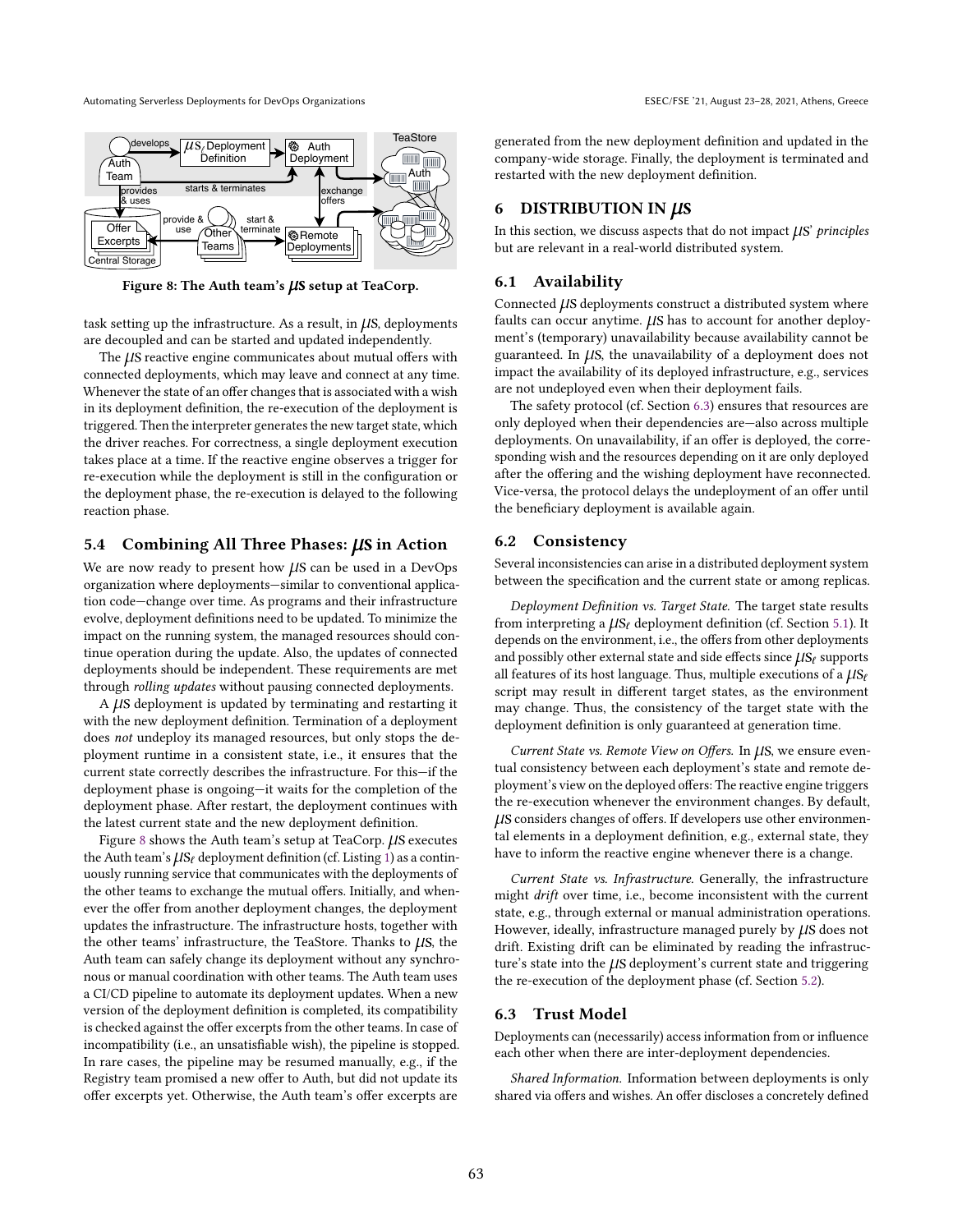|  | Table 1: Evaluation overview. |  |
|--|-------------------------------|--|
|--|-------------------------------|--|

<span id="page-7-8"></span><span id="page-7-6"></span><span id="page-7-4"></span><span id="page-7-3"></span><span id="page-7-1"></span>

|                   | Research Hypothesis                                                  | <b>Evaluation Method</b>                                         | Hypothesis Confirmed |  |
|-------------------|----------------------------------------------------------------------|------------------------------------------------------------------|----------------------|--|
| RH1.1             | <i>LIS</i> can automate decentralized deployments.                   | Implementing TeaCorp's TeaStore deployment from Section 3.       |                      |  |
| RH1.2             | LIS introduces only negligible coding overhead over its competitors. | Comparing SLOC of TeaStore deployments.                          |                      |  |
| RH <sub>2.1</sub> | LIS deployments are not slower than deployments with competitors.    | Comparing duration of a standard deployment.                     |                      |  |
| RH2.2             | $\mu$ S' deployment time is constant for independent dependencies.   | Measuring joint duration for multiple independent deployments.   |                      |  |
| RH2.3             | LIS' deployment time scales linearly for sequential dependencies.    | Measuring joint duration for a chain of dependent deployments.   |                      |  |
| RH3.1             | $\mu$ S is applicable to existing IaC programs.                      | Executing existing Pulumi TypeScript programs in LIS.            |                      |  |
| RH3.2             | Existing distributed IaC programs connected with explicit interfaces | Automatically converting 64 Pulumi TypeScript programs connected |                      |  |
|                   | can be converted to $\mu s_{\ell}$ .                                 | through stack references to $\mu s_f$ .                          |                      |  |

<span id="page-7-11"></span><span id="page-7-10"></span><span id="page-7-7"></span>share of information to its beneficiary deployment defined as the offered object in the  $\mu s_\ell$  deployment definition. In the opposite direction, the beneficiary discloses the case in which no resources depend on the offer (at offer withdrawal, cf. Section [5.2\)](#page-5-2).

<span id="page-7-0"></span>Safety Protocol. As resources depending on a wish are deployed only when the corresponding offer is deployed, the wishing side has to trust that the offering side deploys its offer and that it adheres to the safety protocol: It only undeploys the offer after informing the wishing side and waiting for the undeployment of all resources depending on it. Vice-versa-given the offering deployment adheres to the protocol-the wishing side can prevent the undeployment of the offer and, thus, of the resources it depends on.

#### <span id="page-7-12"></span>7 IMPLEMENTATION

To the best of our knowledge, all existing IaC tools compatible with serverless infrastructure are executed as one-off tasks. Thus, µs cannot be directly implemented using existing solutions. We implement  $\mu$ S as a TypeScript library, which internally uses the Pulumi SDK [\[36\]](#page-11-22).  $\mu s_\ell$  deployment definitions are executed in  $\mu s'$ runtime, which is also implemented in TypeScript and based on Hareactive [\[52\]](#page-12-2), a functional reactive programming library to ensure continuous reactivity to deployment changes (Section [5.3\)](#page-5-3).

We decided to implement the  $\mu$ S framework as a minimal extension to Pulumi and base it on TypeScript for multiple practical advantages: (1) full expressivity of an industrial-strength language, (2) simplified adoption as many developers are familiar with Type-Script, and (3) full compatibility with existing Pulumi TypeScript projects. Our approach extends Pulumi with a reactive runtime and resource implementations for remote connections, offers, and wishes. Pulumi provides  $\mu$ S' interpreter and driver, enabling that all Pulumi IaC programs implemented in TypeScript are valid in  $\mu s_f$  and, thus, can be used with  $\mu s$  out-of-the-box–without any changes. Our code is Apache 2.0 licensed and public on GitHub [\[48\]](#page-11-23).  $\mu s_\ell$  supports three resource types (RemoteConnection, Offer and Wish) implemented using dynamic resource providers [\[29\]](#page-11-24). Remote is a component resource to define a RemoteConnection and its Wish resources jointly (cf. Listing [1\)](#page-4-1). In addition, all resource types available as a library from or for Pulumi can be used in  $\mu s_{\ell}$ .

The  $\mu$ S runtime executes and deploys (cf. Section [5.1](#page-5-1) and Sec-tion [5.2\)](#page-5-2) a  $\mu$ S<sub>ℓ</sub> deployment definition using Pulumi's Automation API. We extended Pulumi's deployment engine with resource graph pruning to remove all resources that depend on unsatisfied wishes from the target state. This is repeated when an external offer

changes (cf. Section [5.3\)](#page-5-3). The reaction runtime ensures sequential execution of deployment rounds.

The resource implementations communicate via gRPC with their µs runtime to update and retrieve the state of offers, wishes, and remote connections.  $\mu$ S deployments also use gRPC for connections between them, defined by RemoteConnection resources. Between consecutive runs, the  $\mu$ S runtime only requires the deployment's current state that is persisted using Pulumi's state management. No additional state is required as all information is reconstructed from the current state on the first deployment round after a restart.

#### 8 EVALUATION

In this section, we evaluate the design and the implementation of  $\mu$ S. First, we are interested in whether  $\mu$ S is effective in ensuring safe, decentralized deployments for service-based applications. This leads to the research question:

<span id="page-7-2"></span> $RQ1: Does \mu S$  effectively support deployment automation in DevOps organizations? It is crucial to assess whether  $\mu$ S can automate deployment in a context where current solutions need manual coordination. Second, we are interested in the run time performance of  $\mu$ S, leading to the research question:

<span id="page-7-5"></span>RQ2: How does  $\mu$ S' performance compare to state-of-theart, industrial-strength deployment solutions? Performance is important to ensure that  $\mu$ S' automation does not come at the detriment of slow deployments. Finally, we are interested in the applicability of  $\mu$ S to existing projects. We ask:

<span id="page-7-9"></span> $RQ3: Can \mu S$  be applied to existing IaC projects? It is important to ensure that  $\mu$ S can be applied to real-world IaC projects and assess the required migration effort.

We break the research questions down into research hypotheses (RH) in Table [1](#page-7-1) and state the evaluation method to confirm each of them. For the experiments, we use the Amazon Web Services cloud with AWS Fargate containers [\[6\]](#page-11-19). We select Pulumi and AWS CDK as a baseline because they are industrial-strength, recent IaC solutions, and offer features comparable to  $\mu$ S (Section [10.4\)](#page-10-1).

#### 8.1 Effective Deployments in DevOps

To answer [RQ1,](#page-7-2) we implement three versions of the TeaStore appli-cation's deployment (Section [3\)](#page-2-5), with  $\mu$ S, with Pulumi, and with AWS CDK. We compare automation and definition overhead.

First, we consider the support for decentralized deployments. With Pulumi, AWS CDK, and  $\mu$ S, each team can have a separate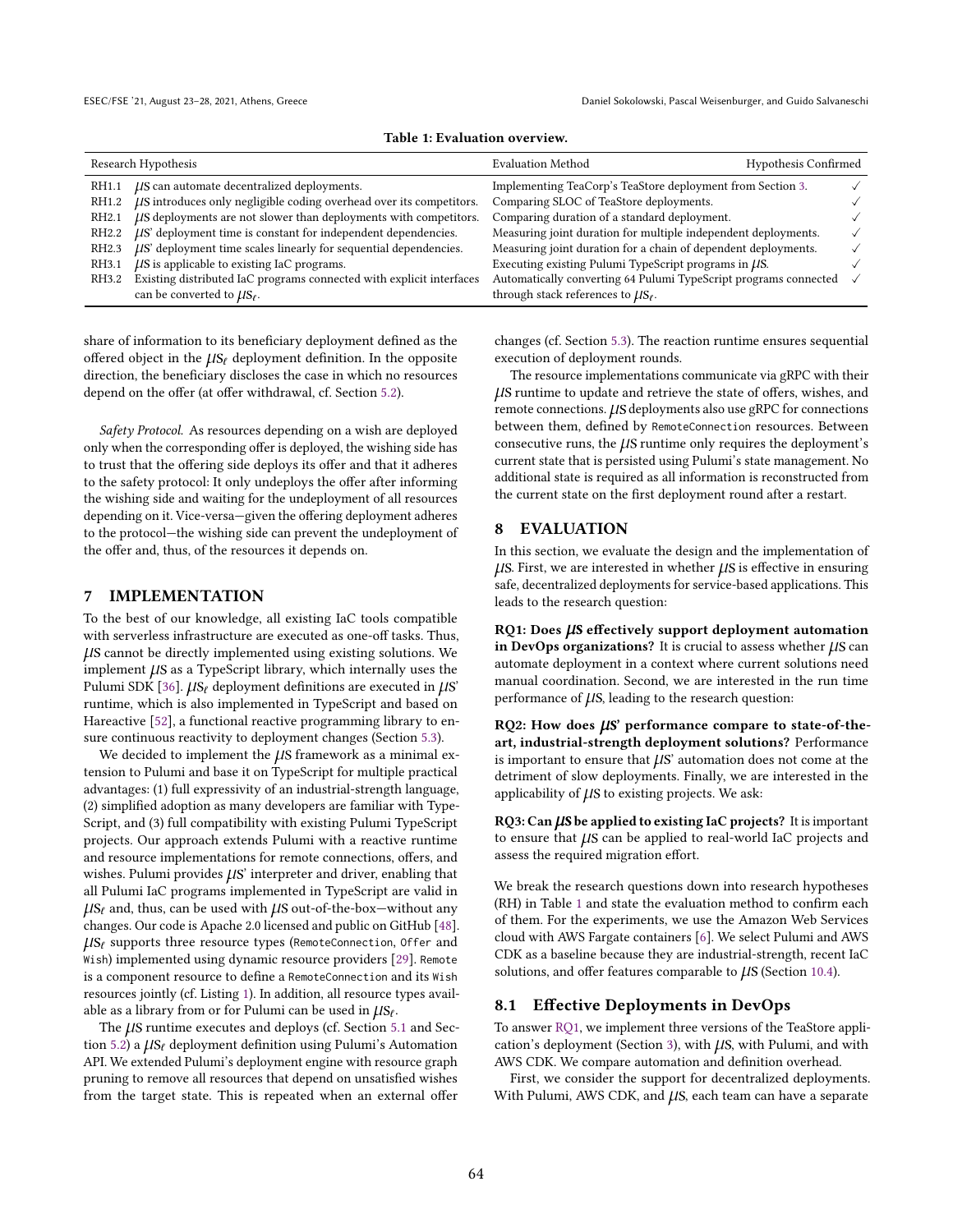<span id="page-8-0"></span>Table 2: Size of the teams' deployments at TeaCorp (SLOC).

| Team           |    |    |    | Auth Image Pers. Recomm. Registry WebUI Total |    |     |     |
|----------------|----|----|----|-----------------------------------------------|----|-----|-----|
| $\mu s_{\ell}$ | 61 | 63 | 88 | 63                                            | 75 | 144 | 494 |
| Pulumi         | 53 | 56 | 80 | 56                                            | 59 | 129 | 433 |
| CDK.           | 47 | 48 |    | 47                                            | 59 | 73  | 365 |

IaC script for its infrastructure, all together deploying the TeaStore. With all systems, the teams can manually coordinate the order of the deployments, but this limits SDO performance. With AWS CDK and Pulumi, a team can access other teams' deployment states to verify that dependencies are available.  $\mu$ S is the only solution that fully automates the coordination (cf. Section [3\)](#page-2-5), confirming [RH1.1.](#page-7-3)

Second, to evaluate the coding overhead required by  $\mu$ S [\(RH1.2\)](#page-7-4), we compare the size for each IaC solution. Table [2](#page-8-0) reports the SLOC for each team's service in TeaCorp. Together, the teams need 14% more lines with  $\mu$ S than with Pulumi and 35% more lines than with AWS CDK. This is due to the additional information in offers and wishes, required to enable automated coordination. AWS CDK is shorter because the default configurations of the patterns in its construct library [\[5\]](#page-11-25) require less configuration than the best practices implemented in Pulumi's Crosswalk for AWS library [\[35\]](#page-11-26).

In summary, to answer [RQ1,](#page-7-2)  $\mu$ S is as effective as Pulumi or AWS CDK. There is negligible coding overhead. On top,  $\mu$ S neither requires centralization nor manual coordination. The evaluation suggests that adopting AWS CDK's best practice patterns as  $\mu$ S library could further reduce the required effort for  $\mu$ S deployments.

#### <span id="page-8-3"></span>8.2 Performance

To answer [RQ2,](#page-7-5) we first measure the duration of a containerized HTTP web service deployment with  $\mu$ S and compare it to AWS CDK and Pulumi. Second, we assess the run time of the automated coordination of multiple depending deployments in a parallel and in a sequential setup. For the experiments, we deploy AWS Fargate container services with the web service instance [\[22\]](#page-11-27) into an existing VPC and cluster.

In the first experiment, we assess the performance of a deployment with  $\mu$ S compared to AWS CDK and Pulumi. We repeat the measurements of deployment duration 15 times. Each measurement starts at process start and ends for  $\mu$ S at the first driver run termination and for Pulumi and AWS CDK at the process exit. Both appear directly after the deployment tool ensures the service is available. The results are in Figure [9](#page-8-1) and indicate that Pulumi and µs deployments take similarly long, while deployment with AWS CDK takes on average  $20\%$  longer. Hence,  $\mu$ S is not slower than AWS CDK nor Pulumi, confirming [RH2.1.](#page-7-6)

In the second experiment, we assess the performance of  $\mu$ S' automated coordination. In the parallel setup, all deployments depend on the same lead deployment and can be deployed in parallel once the lead deployment is available. In the sequential setup, the deployments' dependencies build a chain towards the lead deployment. Hence, deployments take place sequentially after the lead deployment. We measure both setups with 3, 6, and 12 services and repeat each experiment 3 times. Figure [10](#page-8-2) shows the number of deployed resources after starting (un)deployment of the lead deployment over time. As expected by [RH2.3,](#page-7-7) in the sequential

<span id="page-8-2"></span><span id="page-8-1"></span>

Figure 10: Number of resources deployed with  $\mu$ S when (un)deploying services in parallel and sequentially.

setup, the time increases linearly with the number of services, i.e., three need  $\sim$  3.5 minutes and 12 services 4 $\times$  as much ( $\sim$  14 minutes). The parallel setup [\(RH2.2\)](#page-7-8) requires, independently of the number of services, roughly double the time (for the lead deployment and the deployments that depend on it),  $\sim$  2.5 minutes, compared to the single service experiment in Figure [9.](#page-8-1) Deployment and undeployment show the same behavior; undeployment is faster. The results show no significant overhead of automated coordination, entailing the behavior expected in [RH2.2](#page-7-8) and [RH2.3.](#page-7-7)

The experiments answer [RQ2,](#page-7-5) showing that deployment duration is comparable or better than with state-of-the-art IaC systems, and µs' automated coordination does not introduce significant delay.

### 8.3 Applicability

To answer [RQ3,](#page-7-9) we applied  $\mu$ S to third-party open-source projects. First, by the design of our system, every Pulumi TypeScript program is a valid  $\mu s_f$  deployment definition, making  $\mu s$  virtually compatible with any third-party, Pulumi-based TypeScript project, satisfying [RH3.1.](#page-7-10)Of course, when starting from a centralized Pulumi script, the correct splitting into separate deployments, one for each DevOps team, requires manual intervention because the DevOps structure of the organization is not explicit in the code. Hence, naively porting a Pulumi program to  $\mu$ S does not benefit from  $\mu$ S' automated coordination out-of-the-box.

To demonstrate  $\mu$ S' deployment automation, we focus on a subset of Pulumi programs already partitioned and used in a decentralized way. These Pulumi programs use stack references [\[37\]](#page-11-21) to access remote deployments, making the boundary between deployments and their interfaces explicit. Such scripts can be migrated to support automated deployment by (1) defining offers for the supplied resources and (2) wishes for accessing remote resources by replacing Pulumi's stack references. We built a dataset [\[46\]](#page-11-28) of thirdparty, real-world projects, starting from all projects on GitHub containing TypeScript files creating pulumi.StackReference instances. Through GitHub's Search API, we obtained 64 distinct repositories (February 2021), ranging from 150 to 500 K SLOC (avg. 37 K SLOC). We automatically migrated these projects to  $\mu s_\ell$  by applying a simple script [\[47\]](#page-11-29) that translates stack references and their access to remote, wish and offer resources based on AST transformation. Our migration of the dataset replaces 197 stack references with 556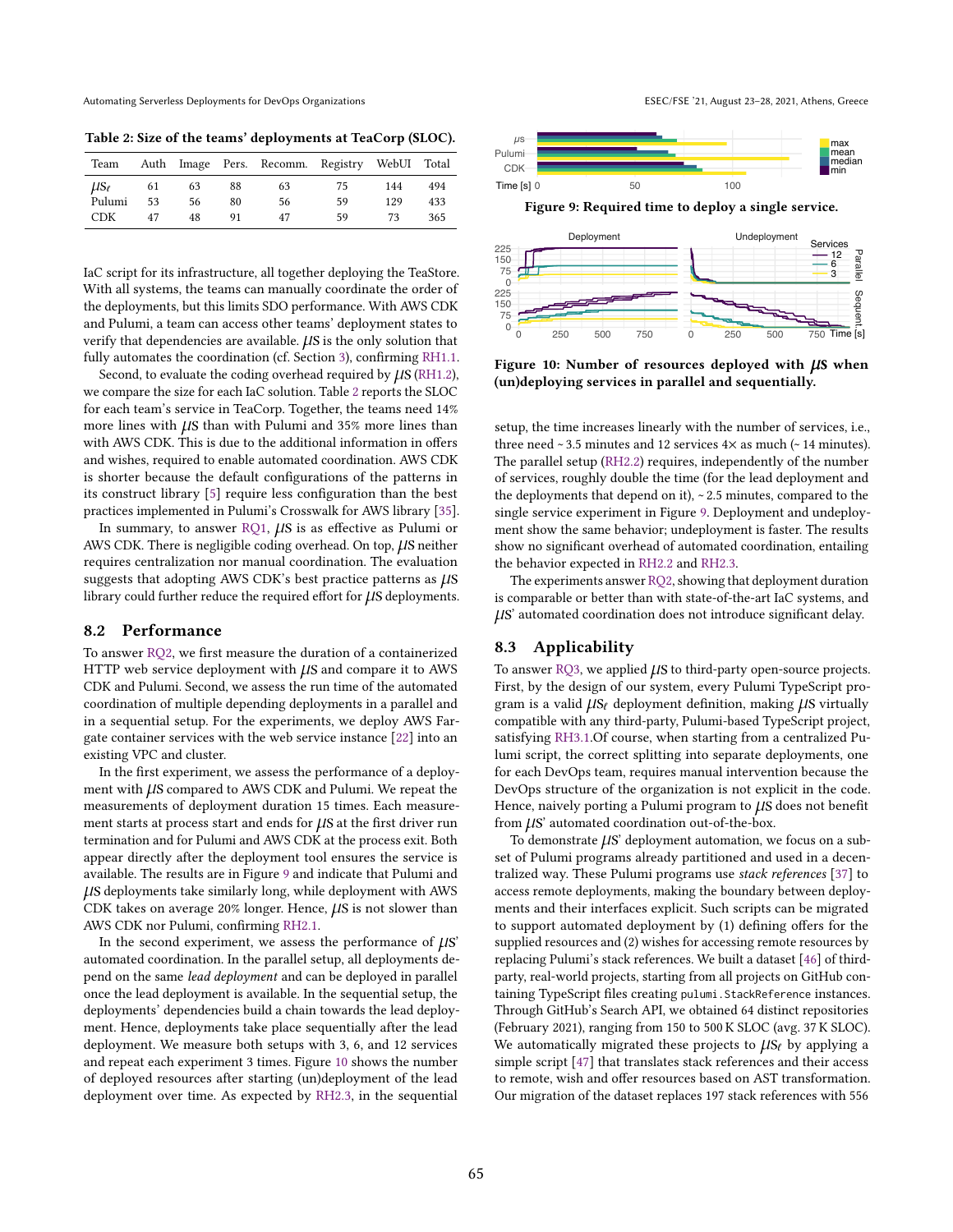wishes and shows that that [RH3.2](#page-7-11) applies:  $\mu$ S decentralized coordination can automatically be leveraged if distributed deployments are connected through explicit interfaces, e.g., stack references.

The experiments answer RQ3, showing that  $\mu S_f$  can be applied to 64 real-world projects. While  $\mu$ S is compatible with any existing Pulumi TypeScript program, we further show that migrating Pulumi files that already provide the separation into different deployments provides the basis for benefiting from  $\mu$ S' deployment automation without requiring manual refinement of the deployment code.

# 9 LIMITATIONS

While this work focuses on serverless computing,  $\mu$ S is not limited to serverless resources. We only require that a resource is controllable via a CRUD API. This is naturally the case in serverless computing but nothing prevents that a similar approach is applied to classic, non-virtualized server-based systems. Also, the tension between DevOps and IaC orchestration highlighted in this paper still holds for server-based approaches. In practice, our implementation can manage all resources for which a Pulumi resource provider can be implemented, which includes, for example, virtual servers (e.g., AWS EC2 [\[3\]](#page-11-30)). Yet, we argue that serverless resources are a better fit for DevOps because many operational issues (e.g., scaling) are delegated to the cloud provider, simplifying operations.

Even if  $\mu$ S decouples the operations of teams, offers and wishes cause architectural coupling because they must be compatible for dependency satisfaction, requiring to exchange the interfaces during development. However, this communication is not critical for operations because it can be performed asynchronously with no impact on the running system. Further,  $\mu$ S offers an asynchronous verification mechanism for compatibility (cf. Section [4.4\)](#page-5-4). Currently,  $\mu$ S focuses on 1-to-1 offer-wish dependencies, where the offering and the wishing deployment directly reference each other. To increase decoupling, we could consider offers to and wishes from any deployment. This mechanism would require a middleware (e.g., a publish/subscribe system) to mediate indirect dependencies.

Another important aspect is that  $\mu$ S treats deployed applications as a black box. Thus, deployment updates do not consider the internal state of deployed applications. In contrast, techniques like safe dynamic updating [\[11,](#page-11-31) [51\]](#page-12-3) enable only safe resource updates, i.e., no distributed transaction occurs across a component update. Such mechanism can be implemented on top of  $\mu$ S.

Concerning performance, as shown in Section [8.2,](#page-8-3)  $\mu$ S' results are comparable to competitors. Still, deployment time is dominated by the infrastructure platforms managing the deployed resources, causing deployment iterations to take at least seconds and rather minutes. This process might be too slow for adaptive systems where deployment changes must be applied very frequently.  $\mu$ S' approach is applicable to such scenarios in combination with a faster resource orchestration and a lower-latency driver than Pulumi.

Finally,  $\mu$ S' distributed behaviors (cf. Section [6\)](#page-6-1) necessarily require a trust relationship between the teams who connect their deployments with offers and wishes. Also, as changes require that the deployment and the resource orchestration platform are available, µs does not fit scenarios where either is regularly unreachable.

# 10 RELATED WORK

We now outline the research gap covered by  $\mu$ S before providing detailed insight into the related work.

Resource orchestrators (Section [10.1\)](#page-9-0) manage resource creation, setup, and deletion. In contrast to  $\mu$ S, they do not coordinate deployments over time, nor do they ensure correct dependencies across resources.  $\mu$ S can interface with resource orchestrators and leverage them for the actual infrastructure changes.

Modeling languages (Section [10.2\)](#page-10-0) describe the system architecture and its operational behavior but do not allow the automatic derivation of operations, as  $\mu$ S does. Architecture description languages (ADLs) (Section [10.3\)](#page-10-2) specify software architectures and can be used to check architectural conformance.  $\mu$ S is similar, as it provides a model of the components' dependencies, but the goal of  $\mu$ S is to define an executable specification, ensuring that deployment dependencies are fulfilled even in a decentralized setting.

 $\mu$ S features its own definition language  $\mu$ S $_{\ell}$ , which is executable code, in contrast to modeling languages or ADLs. Still, decentralized coordination could also be defined in modeling languages like TOSCA (cf. Section [10.2\)](#page-10-0). In particular,  $\mu s_\ell$  code can be generated from definitions in modeling languages (cf. Section [10.3\)](#page-10-2). Similarly,  $\mu s_f$ ' coordination based on offers and wishes could be defined as an extension to an ADL (instead of extending Pulumi). These approaches would relinquish some advantages of our solution that combines Pulumi and TypeScript (cf. Section [7\)](#page-7-12) but would enable reuse of existing analysis and architecture verification techniques.

Existing solutions for IaC (Section [10.4\)](#page-10-1) are centralized, and each team contributes its part. Instead,  $\mu$ S is decentralized, preserving compatibility with the separation into DevOps teams.

#### <span id="page-9-0"></span>10.1 Resource Orchestrators

For an overview of cloud resource orchestration, the reader may refer to the survey by Weerasiri et al. [\[54\]](#page-12-4). According to their reference architecture,  $\mu$ S combines a policy enforcement engine and a rule engine. The former derives decisions based on policies and monitoring; the latter performs deployment operations for each decision based on defined rules. A survey of programming resource orchestration operations is in the work of Ranjan et al. [\[42\]](#page-11-32).

Solutions like Kubernetes, Kubernetes Federation, Mesos, and Docker Swarm manage software containers [\[14\]](#page-11-33), an OS-level virtualization technique for simplified, standardized software distribution with guaranteed isolation. Container orchestrators deploy containers across clusters and data centers and provide features for fault tolerance, load balancing, and automated scaling. In contrast to  $\mu$ S, all systems above only support central configuration and are limited to the management of container-based applications.

Motivated by the challenges in IoT, where applications and services are deployed not only in data centers but also at the edge, DOCMA [\[25\]](#page-11-34) is a distributed and decentralized orchestrator for containerized microservice applications. However, DOCMA applications are centralized: an application globally defines everything (all services/containers) within its scope. In contrast to  $\mu$ S, separation into multiple entities and dependencies among applications are not supported. Liu et al. [\[28\]](#page-11-35) present COPE (Cloud Orchestration Policy Engine), a distributed platform to automate cloud resource orchestration. COPE is declarative: the provider specifies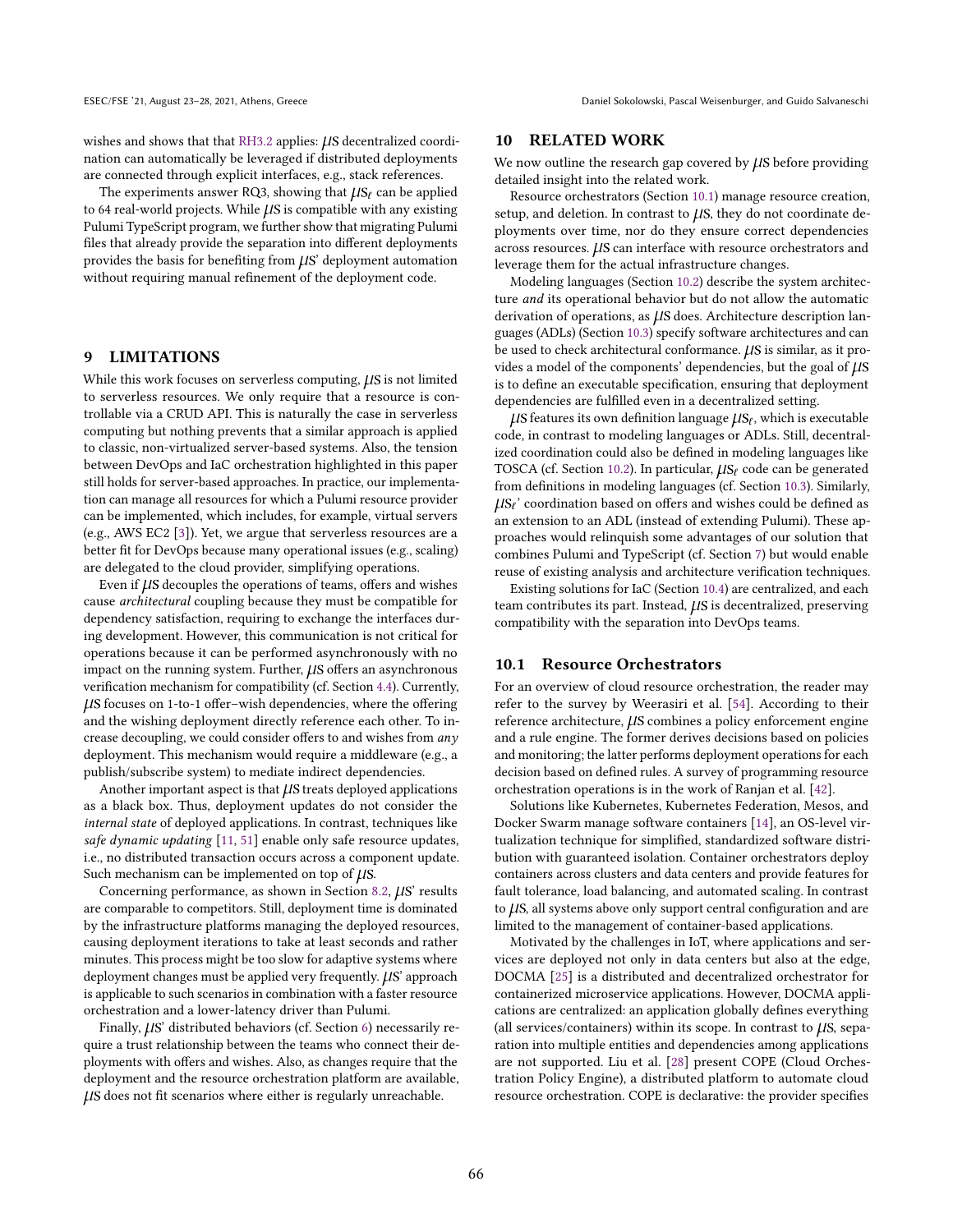constraints and goals with a policy language that, in combination with the current system state, is used to determine the compute, storage and network resource allocations to meet customer SLAs.

#### <span id="page-10-0"></span>10.2 Modeling Languages

Modeling languages express a system structure (e.g., nodes and relations) following a consistent set of codified rules. TOSCA [\[34\]](#page-11-36) is an OASIS standard for modeling cloud applications and their management. The application topology is described as a graph of nodes (components) and relationships (e.g., "hosted-on" or "connected-to"). Operational tasks are either declaratively derived from the topology or explicitly described as management plans using workflow languages like BPMN or BPEL. Bellendorf and Mann [\[12\]](#page-11-37) provide a survey on cloud orchestration methodologies using TOSCA, its language extensions, and tools for manipulating TOSCA models. Wettinger et al. [\[55,](#page-12-5) [56\]](#page-12-6) apply TOSCA to DevOps using it as a metamodel to integrate heterogeneous automation artifacts. The Essential Deployment Metamodel (EDMM) [\[58\]](#page-12-7) is the least denominator metamodel of popular declarative deployment technologies to ensure that metamodel instances easily map to such technologies. TOSCA Light [\[59\]](#page-12-8) is an EDMM-compliant subset of TOSCA, whose models can be deployed with 13 popular deployment technologies using the TOSCA Lightning [\[57\]](#page-12-9) toolchain.

µs draws direct inspiration from the EDMM, describing deployments as a graph of typed components and directed relations, where artifacts are defined as component properties and operations are derived from the deployment description. We envision a clear synergy between  $\mu$ S and modeling languages. For example, a specification in  $\mu$ S could be derived from TOSCA with a two level-approach: The TOSCA specification provides a centralized view on a system with components implementing well-defined interfaces, and our system provides the operationalization and the runtime to execute such specification as a decentralized deployment. The TOSCA specification serves a whole-system view for the design phase, while DevOps teams use  $\mu$ S for decentralized deployment definitions.

## <span id="page-10-2"></span>10.3 Architecture Description Languages

Architecture Description Languages (ADL) describe the high-level structure of applications on a component level. According to the classification of Medvidovic and Taylor [\[30\]](#page-11-38), ADLs must explicitly model components, their connection with the respective configurations, and they require tools for development and evolution.

ArchJava [\[2\]](#page-11-39) defines the component architecture of a system within the programming language. Components are special Java objects that define ports, i.e., the interfaces connecting components. In these interfaces, methods are provided, required to bind the provided method of a single connected port or broadcasts, binding the provided methods of multiple connected ports. The language enforces communication integrity. The ORS language and runtime [\[26\]](#page-11-40) treat services as first-class composition units and separates the application from infrastructure concerns. It features a sub-language to define the deployment and to allow dynamic system changes. Terra and Valente [\[49,](#page-11-41) [50\]](#page-11-42) propose a domain-specific dependency constraint language to restrict structural dependencies in objectoriented software architectures. Acceptable and unacceptable dependencies are statically enforced to avoid architectural erosion.

#### <span id="page-10-1"></span>10.4 Infrastructure as Code

Infrastructure as code [\[32\]](#page-11-4) refers to the management and provisioning of computing resources through machine-readable code to enable deployment automation. The advantage of IaC is that designing, implementing, and deploying infrastructure can leverage known software best practices such as version control and code reviews. Various industrial frameworks support IaC, including CloudFormation, CloudFormation-based DSLs and Orchestrators, AWS CDK, ARM, Terraform and Pulumi. They configure and provision infrastructure and software and differ in the language they support (e.g., custom DSLs vs. existing language like JavaScript), programming model, and the targeted infrastructure [\[40\]](#page-11-43).

Balis et al. [\[10\]](#page-11-44) investigate an approach based on Terraform to provide repeatable cloud infrastructures for scientific computing to automate research experiments in scientific workflows. They enable a strict separation of infrastructure provisioning and workflow description and support auto-scaling of scientific workflows. Guerriero et al. [\[21\]](#page-11-45) conduct semistructured interviews with senior developers to investigate the state of IaC adoption, concluding that available tools offer limited automation, lack portability (each tool is based on a different language) and miss support for analysis techniques (e.g., linters). TOSCA supports IaC in DevOps by providing a standard notation and language for infrastructure [\[8\]](#page-11-46).

Similar to traditional code, IaC can be of poor quality. Sharma et al. [\[44\]](#page-11-47) propose a catalog of configuration smells that violate best practices for IaC, analyze ~ 5 K Puppet repositories and show that design smells and configuration smells tend to occur together. Schwarz et al. [\[43\]](#page-11-48) extend this research to show that IaC smells are agnostic to the specific technology and can be defined at a more abstract level. Rahman and Williams [\[41\]](#page-11-49) conduct an empirical study to identify the characteristics of defective IaC scripts through a qualitative analysis of project commits validated by an assessment from practitioners. They identify several properties that correlate with defects (e.g., executing external modules and hard-coded strings).

# 11 CONCLUSION

Our study on 73 IT professionals confirms that most applications depend on others and that such dependencies constrain the order of the applications' deployment, for which typically manual coordination is required–even though developers agree that automation promises better SDO performance. Yet, today's IaC solutions cannot automate deployments in DevOps organizations because they require centralization or manual out-of-band coordination, e.g., via phone, chat, or email. We propose  $\mu$ S, an IaC system to automate deployment coordination in a decentralized fashion, ensuring compatibility with the DevOps practice. We implement  $\mu$ S and show that it ensures decentralized deployments without manual coordination, introduces negligible performance overhead, and is broadly applicable to IaC projects.

# ACKNOWLEDGMENTS

This work has been co-funded by the German Research Foundation (DFG, No. 383964710, SFB 1119), by the Hessian LOEWE initiative (emergenCITY and Software-Factory 4.0), and by the University of St. Gallen (IPF, No. 1031569).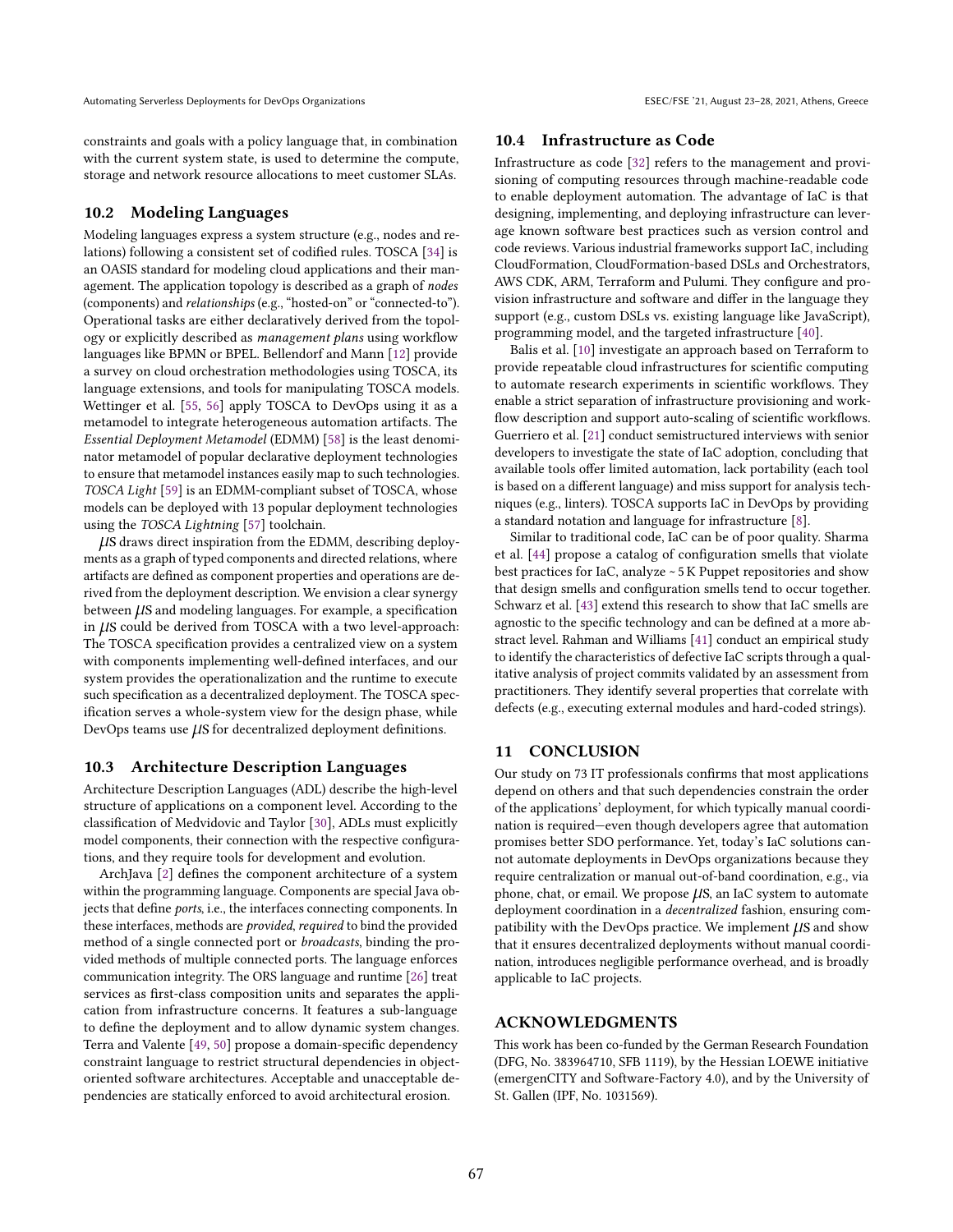ESEC/FSE '21, August 23–28, 2021, Athens, Greece Daniel Sokolowski, Pascal Weisenburger, and Guido Salvaneschi

# REFERENCES

- <span id="page-11-13"></span>[1] ACM Special Interest Group on Software Engineering. 2021. Empirical Standards: Questionnaire Surveys. [https://github.com/acmsigsoft/EmpiricalStandards/blob/](https://github.com/acmsigsoft/EmpiricalStandards/blob/master/docs/QuestionnaireSurveys.md) [master/docs/QuestionnaireSurveys.md,](https://github.com/acmsigsoft/EmpiricalStandards/blob/master/docs/QuestionnaireSurveys.md) last accessed on 2021-05-05.
- <span id="page-11-39"></span>[2] Jonathan Aldrich, Craig Chambers, and David Notkin. 2002. ArchJava: Connecting Software Architecture to Implementation. In Proceedings of the 24th International Conference on Software Engineering (Orlando, Florida) (ICSE '02). Association for Computing Machinery, New York, NY, USA, 187-197. [https:](https://doi.org/10.1145/581339.581365) [//doi.org/10.1145/581339.581365](https://doi.org/10.1145/581339.581365)
- <span id="page-11-30"></span>[3] Amazon Web Services. 2021. Amazon EC2. [https://aws.amazon.com/ec2/,](https://aws.amazon.com/ec2/) last accessed on 2021-05-28.
- <span id="page-11-20"></span>[4] Amazon Web Services. 2021. Amazon RDS: Cloud Relational Database. [https:](https://aws.amazon.com/rds/) aws.amazon.com/rds/, last accessed on 2021-02-14.
- <span id="page-11-25"></span>[5] Amazon Web Services. 2021. AWS Cloud Development Kit (AWS CDK): Constructs. [https://docs.aws.amazon.com/cdk/latest/guide/constructs.html,](https://docs.aws.amazon.com/cdk/latest/guide/constructs.html) last accessed: 2021-02-26.
- <span id="page-11-19"></span>[6] Amazon Web Services. 2021. AWS Fargate: Serverless Compute Engine. [https:](https://aws.amazon.com/fargate/) [//aws.amazon.com/fargate/,](https://aws.amazon.com/fargate/) last accessed on 2021-02-14.
- <span id="page-11-10"></span>[7] Amazon Web Services. 2021. Serverless Computing. [https://aws.amazon.com/](https://aws.amazon.com/serverless/) [serverless/,](https://aws.amazon.com/serverless/) last accessed on 2021-05-21.
- <span id="page-11-46"></span>[8] Matej Artac, Tadej Borovssak, Elisabetta Di Nitto, Michele Guerriero, and Damian Andrew Tamburri. 2017. DevOps: Introducing Infrastructure-as-Code. In 2017 IEEE/ACM 39th International Conference on Software Engineering Companion (ICSE-C). 497-498. <https://doi.org/10.1109/ICSE-C.2017.162>
- <span id="page-11-7"></span>[9] Ioana Baldini, Paul Castro, Kerry Chang, Perry Cheng, Stephen Fink, Vatche Ishakian, Nick Mitchell, Vinod Muthusamy, Rodric Rabbah, Aleksander Slominski, and Philippe Suter. 2017. Serverless Computing: Current Trends and Open Problems. Springer Singapore, Singapore, 1-20. [https://doi.org/10.1007/978-981-10-5026-](https://doi.org/10.1007/978-981-10-5026-8_1) [8\\_1](https://doi.org/10.1007/978-981-10-5026-8_1)
- <span id="page-11-44"></span>[10] Bartosz Balis, Michal Orzechowski, Krystian Pawlik, Maciej Pawlik, and Maciej Malawski. 2020. Cloud Infrastructure Automation for Scientific Workflows. In Parallel Processing and Applied Mathematics, Roman Wyrzykowski, Ewa Deelman, Jack Dongarra, and Konrad Karczewski (Eds.). Springer International Publishing, Cham, 287-297. [https://doi.org/10.1007/978-3-030-43229-4\\_25](https://doi.org/10.1007/978-3-030-43229-4_25)
- <span id="page-11-31"></span>[11] Luciano Baresi, Carlo Ghezzi, Xiaoxing Ma, and Valerio Panzica La Manna. 2017. Efficient Dynamic Updates of Distributed Components Through Version Consistency. IEEE Transactions on Software Engineering 43, 4 (2017), 340-358. <https://doi.org/10.1109/TSE.2016.2592913>
- <span id="page-11-37"></span>[12] Julian Bellendorf and Zoltán Ádám Mann. 2020. Specification of cloud topologies and orchestration using TOSCA: a survey. Computing 102, 8 (2020), 1793-1815. <https://doi.org/10.1007/s00607-019-00750-3>
- <span id="page-11-3"></span>[13] Alanna Brown, Nigel Kersten, and Michael Stahnke. 2020. 2020 State of DevOps Report. [https://puppet.com/resources/report/2020-state-of-devops-report/,](https://puppet.com/resources/report/2020-state-of-devops-report/) last accessed on 2020-11-27.
- <span id="page-11-33"></span>[14] Brendan Burns, Brian Grant, David Oppenheimer, Eric Brewer, and John Wilkes. 2016. Borg, Omega, and Kubernetes: Lessons Learned from Three ContainerManagement Systems over a Decade. Queue 14, 1 (Jan. 2016), 70-93. [https:](https://doi.org/10.1145/2898442.2898444) [//doi.org/10.1145/2898442.2898444](https://doi.org/10.1145/2898442.2898444)
- <span id="page-11-8"></span>[15] Paul Castro, Vatche Ishakian, Vinod Muthusamy, and Aleksander Slominski. 2019. The Rise of Serverless Computing. Commun. ACM 62, 12 (Nov. 2019), 44-54. <https://doi.org/10.1145/3368454>
- <span id="page-11-9"></span>[16] Daniel Cukier. 2013. DevOps Patterns to Scale Web Applications Using Cloud Services. In Proceedings of the 2013 Companion Publication for Conference on Systems, Programming, & Applications: Software for Humanity (Indianapolis, Indiana, USA) (SPLASH '13). Association for Computing Machinery, New York, NY, USA, 143-152. <https://doi.org/10.1145/2508075.2508432>
- <span id="page-11-0"></span>[17] Digital.ai. 2020. 14th Annual State of Agile Report. [https://explore.digital.ai/state](https://explore.digital.ai/state-of-agile/14th-annual-state-of-agile-report)[of-agile/14th-annual-state-of-agile-report,](https://explore.digital.ai/state-of-agile/14th-annual-state-of-agile-report) last accessed on 2020-11-30.
- <span id="page-11-18"></span>[18] Nicola Dragoni, Saverio Giallorenzo, Alberto Lluch Lafuente, Manuel Mazzara, Fabrizio Montesi, Ruslan Mustafin, and Larisa Safina. 2017. Microservices: Yesterday, Today, and Tomorrow. Springer International Publishing, Cham, 195-216. [https://doi.org/10.1007/978-3-319-67425-4\\_12](https://doi.org/10.1007/978-3-319-67425-4_12)
- <span id="page-11-17"></span>[19] Nicole Forsgren, Dustin Smith, Jez Humble, and Jessie Frazelle. 2019. 2019 Accelerate State of DevOps Report. Technical Report. [https://services.google.com/fh/](https://services.google.com/fh/files/misc/state-of-devops-2019.pdf) [files/misc/state-of-devops-2019.pdf,](https://services.google.com/fh/files/misc/state-of-devops-2019.pdf) last accessed on 2021-05-05.
- <span id="page-11-11"></span>[20] Google Cloud. 2021. Serverless Computing. [https://cloud.google.com/serverless,](https://cloud.google.com/serverless) last accessed on 2021-05-21.
- <span id="page-11-45"></span>[21] M. Guerriero, M. Garriga, D. A. Tamburri, and F. Palomba. 2019. Adoption, Support, and Challenges of Infrastructure-as-Code: Insights from Industry. In 2019 IEEE International Conference on Software Maintenance and Evolution (ICSME). 580-589. <https://doi.org/10.1109/ICSME.2019.00092>
- <span id="page-11-27"></span>[22] HashiCorp. 2016. In-memory web server that echos back the arguments given to it. [https://hub.docker.com/r/hashicorp/http-echo/,](https://hub.docker.com/r/hashicorp/http-echo/) last accessed: 2021-02-25.
- <span id="page-11-15"></span>[23] Douglas D. Heckathorn. 1997. Respondent-Driven Sampling: A New Approach to the Study of Hidden Populations. Social Problems  $44, 2$  (1997), 174-199. [https:](https://doi.org/10.2307/3096941) [//doi.org/10.2307/3096941](https://doi.org/10.2307/3096941)
- <span id="page-11-16"></span>[24] IDC and Statista. 2019. Worldwide Technology Employment Impact Guide. IDC; Statista. [https://www.statista.com/statistics/1126677/it-employment-worldwide/,](https://www.statista.com/statistics/1126677/it-employment-worldwide/) last accessed on 2021-02-03.
- <span id="page-11-34"></span>[25] Lara Lorna Jiménez and Olov Schelén. 2019. DOCMA: A Decentralized Orchestrator for Containerized Microservice Applications. In 2019 IEEE Cloud Summit. 45-51. <https://doi.org/10.1109/CloudSummit47114.2019.00014>
- <span id="page-11-40"></span>[26] Ingolf Krüger, Barry Demchak, and Massimiliano Menarini. 2012. Dynamic Service Composition and Deployment with OpenRichServices. Springer Berlin Heidelberg, Berlin, Heidelberg, 120-146. [https://doi.org/10.1007/978-3-642-30835-2\\_9](https://doi.org/10.1007/978-3-642-30835-2_9)
- <span id="page-11-1"></span>Leonardo Leite, Carla Rocha, Fabio Kon, Dejan Milojicic, and Paulo Meirelles. 2019. A Survey of DevOps Concepts and Challenges. ACM Comput. Surv. 52, 6, Article 127 (Nov. 2019), 35 pages. <https://doi.org/10.1145/3359981>
- <span id="page-11-35"></span>[28] Changbin Liu, Boon Thau Loo, and Yun Mao. 2011. Declarative Automated Cloud Resource Orchestration. In Proceedings of the 2nd ACM Symposium on Cloud Computing (Cascais, Portugal) (SOCC '11). Association for Computing Machinery, New York, NY, USA, Article 26, 8 pages. <https://doi.org/10.1145/2038916.2038942>
- <span id="page-11-24"></span>[29] Praneet Loke. 2020. Pulumi: Dynamic Providers. [https://www.pulumi.com/blog/](https://www.pulumi.com/blog/dynamic-providers/) [dynamic-providers/,](https://www.pulumi.com/blog/dynamic-providers/) last accessed: 2021-02-22.
- <span id="page-11-38"></span>[30] Nenad Medvidovic and Richard N. Taylor. 2000. A classification and comparison framework for software architecture description languages. IEEE Transactions on Software Engineering 26, 1 (2000), 70-93. <https://doi.org/10.1109/32.825767>
- <span id="page-11-12"></span>[31] Microsoft Azure. 2021. Serverless Computing. [https://azure.microsoft.com/en](https://azure.microsoft.com/en-us/overview/serverless-computing/)[us/overview/serverless-computing/,](https://azure.microsoft.com/en-us/overview/serverless-computing/) last accessed on 2021-05-21.
- <span id="page-11-4"></span>[32] Kief Morris. 2016. Infrastructure as Code: Managing Servers in the Cloud (1st ed.). O'Reilly Media, Inc.
- <span id="page-11-2"></span>[33] Kristian Nybom, Jens Smeds, and Ivan Porres. 2016. On the Impact of Mixing Responsibilities Between Devs and Ops. In Agile Processes, in Software Engineering, and Extreme Programming, Helen Sharp and Tracy Hall (Eds.). Springer International Publishing, Cham, 131-143. [https://doi.org/10.1007/978-3-319-33515-5\\_11](https://doi.org/10.1007/978-3-319-33515-5_11)
- <span id="page-11-36"></span>[34] OASIS. 2013. Topology and Orchestration Specification for Cloud Applications Version 1.0. OASIS Standard, [http://docs.oasis-open.org/tosca/TOSCA/v1.0/os/](http://docs.oasis-open.org/tosca/TOSCA/v1.0/os/TOSCA-v1.0-os.html) [TOSCA-v1.0-os.html,](http://docs.oasis-open.org/tosca/TOSCA/v1.0/os/TOSCA-v1.0-os.html) last accessed on 2020-09-25.
- <span id="page-11-26"></span>[35] Pulumi. 2021. Pulumi Crosswalk for AWS. [https://www.pulumi.com/docs/](https://www.pulumi.com/docs/guides/crosswalk/aws/) [guides/crosswalk/aws/,](https://www.pulumi.com/docs/guides/crosswalk/aws/) last accessed: 2021-02-26.
- <span id="page-11-22"></span>[36] Pulumi. 2021. Pulumi: Modern Infrastructure as Code. [https://github.com/](https://github.com/pulumi/pulumi) [pulumi/pulumi,](https://github.com/pulumi/pulumi) last accessed: 2021-02-25.
- <span id="page-11-21"></span>[37] Pulumi. 2021. Stacks: Stack References. [https://www.pulumi.com/docs/intro/](https://www.pulumi.com/docs/intro/concepts/stack/#stackreferences) [concepts/stack/#stackreferences,](https://www.pulumi.com/docs/intro/concepts/stack/#stackreferences) last accessed: 2021-02-23.
- <span id="page-11-5"></span>[38] Puppet. 2019. Ambit Energy's Competitive Advantage? It's Really a DevOps Software Company. [https://media.webteam.puppet.com/uploads/2019/11/puppet-cs](https://media.webteam.puppet.com/uploads/2019/11/puppet-cs-ambit.pdf)[ambit.pdf,](https://media.webteam.puppet.com/uploads/2019/11/puppet-cs-ambit.pdf) last accessed on 2021-02-22.
- <span id="page-11-6"></span>[39] Puppet. 2019. NYSE and ICE: Compliance, DevOps and Efficient Growth with Pupper Enterprise. [https://media.webteam.puppet.com/uploads/2019/11/puppet-](https://media.webteam.puppet.com/uploads/2019/11/puppet-CS-NYSE-ICE.pdf)[CS-NYSE-ICE.pdf,](https://media.webteam.puppet.com/uploads/2019/11/puppet-CS-NYSE-ICE.pdf) last accessed on 2021-02-22.
- <span id="page-11-43"></span>[40] Akond Rahman, Rezvan Mahdavi-Hezaveh, and Laurie Williams. 2019. A systematic mapping study of infrastructure as code research. Information and Software Technology 108 (2019), 65 - 77. <https://doi.org/10.1016/j.infsof.2018.12.004>
- <span id="page-11-49"></span>[41] Akond Rahman and Laurie Williams. 2019. Source code properties of defective infrastructure as code scripts. Information and Software Technology 112 (2019), 148 - 163. <https://doi.org/10.1016/j.infsof.2019.04.013>
- <span id="page-11-32"></span>[42] Rajiv Ranjan, Boualem Benatallah, Schahram Dustdar, and Michael P. Papazoglou. 2015. Cloud Resource Orchestration Programming: Overview, Issues, and Directions. IEEE Internet Computing 19, 5 (2015), 46-56. [https://doi.org/10.1109/MIC.](https://doi.org/10.1109/MIC.2015.20) [2015.20](https://doi.org/10.1109/MIC.2015.20)
- <span id="page-11-48"></span>[43] Julian Schwarz, Andreas Steffens, and Horst Lichter. 2018. Code Smells in Infrastructure as Code. In 2018 11th International Conference on the Quality of Information and Communications Technology (QUATIC). 220-228. [https:](https://doi.org/10.1109/QUATIC.2018.00040) [//doi.org/10.1109/QUATIC.2018.00040](https://doi.org/10.1109/QUATIC.2018.00040)
- <span id="page-11-47"></span>[44] Tushar Sharma, Marios Fragkoulis, and Diomidis Spinellis. 2016. Does Your Configuration Code Smell?. In Proceedings of the 13th International Conference on Mining Software Repositories (Austin, Texas) (MSR '16). Association for Computing Machinery, New York, NY, USA, 189-200. <https://doi.org/10.1145/2901739.2901761>
- <span id="page-11-14"></span>[45] Daniel Sokolowski, Pascal Weisenburger, and Guido Salvaneschi. 2021. Dependencies in DevOps Survey 2021. <https://doi.org/10.5281/zenodo.4873909>
- <span id="page-11-28"></span>[46] Daniel Sokolowski, Pascal Weisenburger, and Guido Salvaneschi. 2021. Pulumi TypeScript Projects using Stack References. <https://doi.org/10.5281/zenodo.4878577>
- <span id="page-11-29"></span>[47] Daniel Sokolowski, Pascal Weisenburger, and Guido Salvaneschi. 2021. Pulumi TypeScript Stack References to  $\mu$ s Converter. [https://doi.org/10.5281/zenodo.](https://doi.org/10.5281/zenodo.4902171) [4902171](https://doi.org/10.5281/zenodo.4902171)
- <span id="page-11-23"></span>[48] Daniel Sokolowski, Pascal Weisenburger, and Guido Salvaneschi. 2021. µs Infrastructure as Code. <https://doi.org/10.5281/zenodo.4902323>
- <span id="page-11-41"></span>[49] Ricardo Terra and Marco Tulio de Oliveira Valente. 2008. Towards a Dependency Constraint Language to Manage Software Architectures. In Software Architecture, Ron Morrison, Dharini Balasubramaniam, and Katrina Falkner (Eds.). Springer Berlin Heidelberg, Berlin, Heidelberg, 256-263. [https://doi.org/10.1007/978-3-](https://doi.org/10.1007/978-3-540-88030-1_19) [540-88030-1\\_19](https://doi.org/10.1007/978-3-540-88030-1_19)
- <span id="page-11-42"></span>[50] Ricardo Terra and Marco Tulio Valente. 2009. A dependency constraint language to manage object-oriented software architectures. Software: Practice and